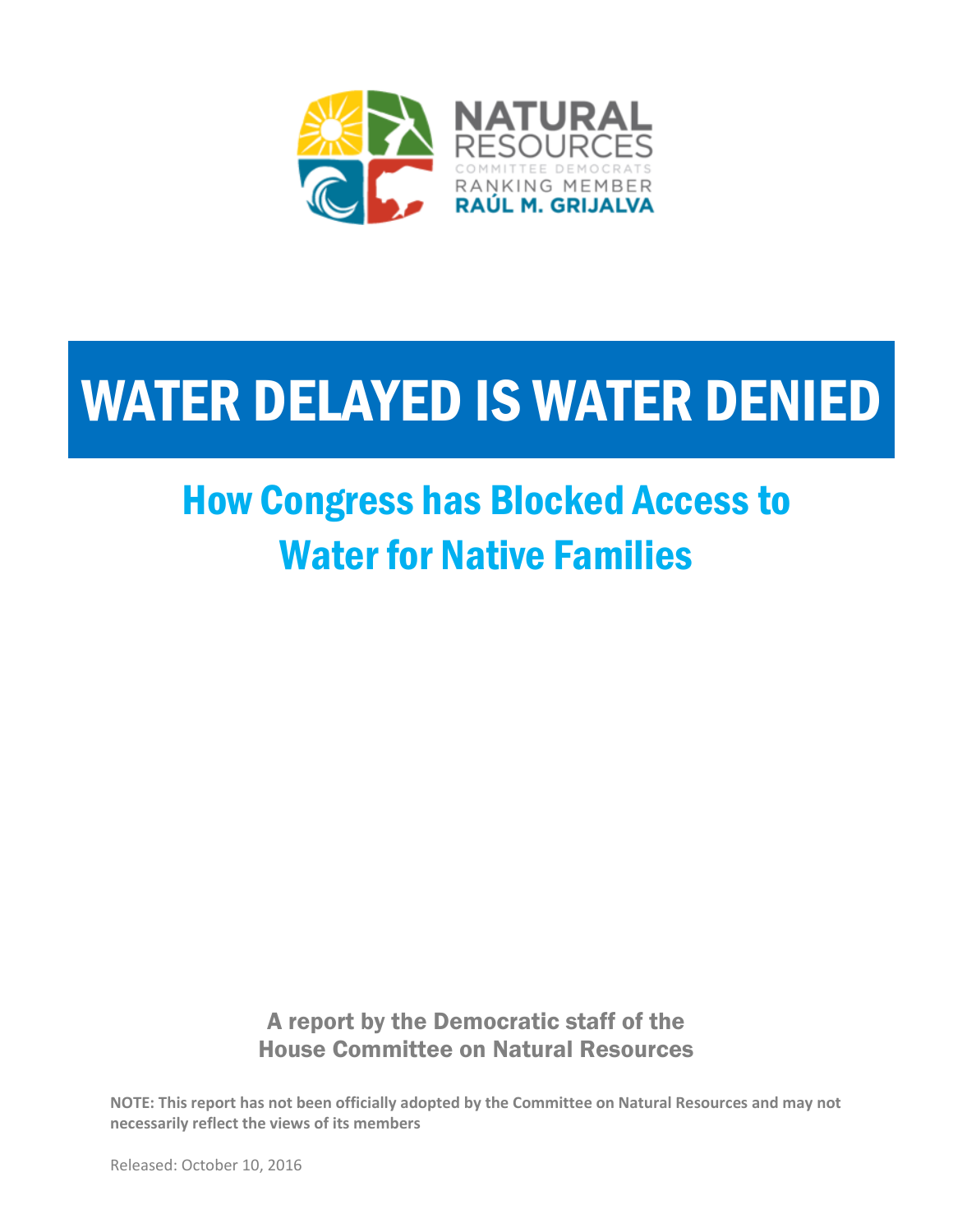### Executive Summary

Over a half million people - nearly 48% of tribal homes - in Native communities across the United States do not have access to reliable water sources, clean drinking water, or basic sanitation. Homes lack running water or flush toilets. Those that do have running water often struggle with water contamination. Insufficient water and sanitation systems facilitate the spread of disease, impede economic development, and cause school closures on reservations.

Tribes often hold the most senior water rights in many river basins. Under federal law, the federal government must protect these tribal water rights. However, for more than a century, the federal government has failed to fulfill this role and, in many cases, actively undermined tribal water rights to provide water to non-Indian neighbors. To encourage people to move West in the 1900s, the federal government provided land and infrastructure, building the pipes and systems needed to bring heavily subsidized irrigation and drinking water to settlers. This water frequently came at tribes' expense. As a result, today, many tribes still lack access to water.

Tribes have the option to sue for access to their water. But even when lawsuits are won, tribes are likely to be left with only "paper water" – a situation in which a tribe has a legal right to water but does not have the money for the infrastructure to deliver water to their reservation. Tribes can also sue the federal government for not protecting their water rights and failing to fulfill the federal government's trust responsibility to tribes. These legal claims could cost the federal government billions of dollars.

There is a solution. Water rights settlements allow tribes, states, the federal government, and non-Indian water users to come together to resolve water claims. Through water rights settlements, tribes often waive their claims against the federal government as well as a portion of their claimed water rights in exchange for funding in the near-term that will allow them to build the infrastructure necessary to bring clean water to their people. Settlements provide tribes with the water that is legally theirs.

Settlements have numerous benefits that make them the preferred method of resolving water rights issues. They bring certainty about existing water uses to state governments and non-Indian water users. Water settlements save U.S. taxpayers money because tribes waive their significant legal claims against the federal government for failing to protect tribal water rights in exchange for funding to develop their water. The process also allows accommodations to be made for non-Indian neighbors who rely on water rightfully owned by the tribes.

Despite these benefits, Congress has made it difficult for tribes and states to finalize water settlements. Congress must approve most water rights settlements for them to take effect. Unfortunately, Congressional Republicans have a history of standing in the way of Indian water rights settlements. In the 38 years since the first water settlement was approved, only 17 percent of settlements have been enacted when Republicans held the majority of both houses of Congress. In contrast, 72 percent of settlements were enacted when Democrats controlled both houses. Ten percent were enacted during times of split leadership.

This pattern has worsened in recent years. In the six years since Republicans took control of the House in the 2010 election, Congress has not funded a single Indian water rights settlement despite numerous settlement bills being introduced. A new process instituted by Representative Rob Bishop (R-UT) when he became Chairman of the House Committee on Natural Resources in 2015 has created an additional hurdle for settlement approval in the U.S. House of Representatives.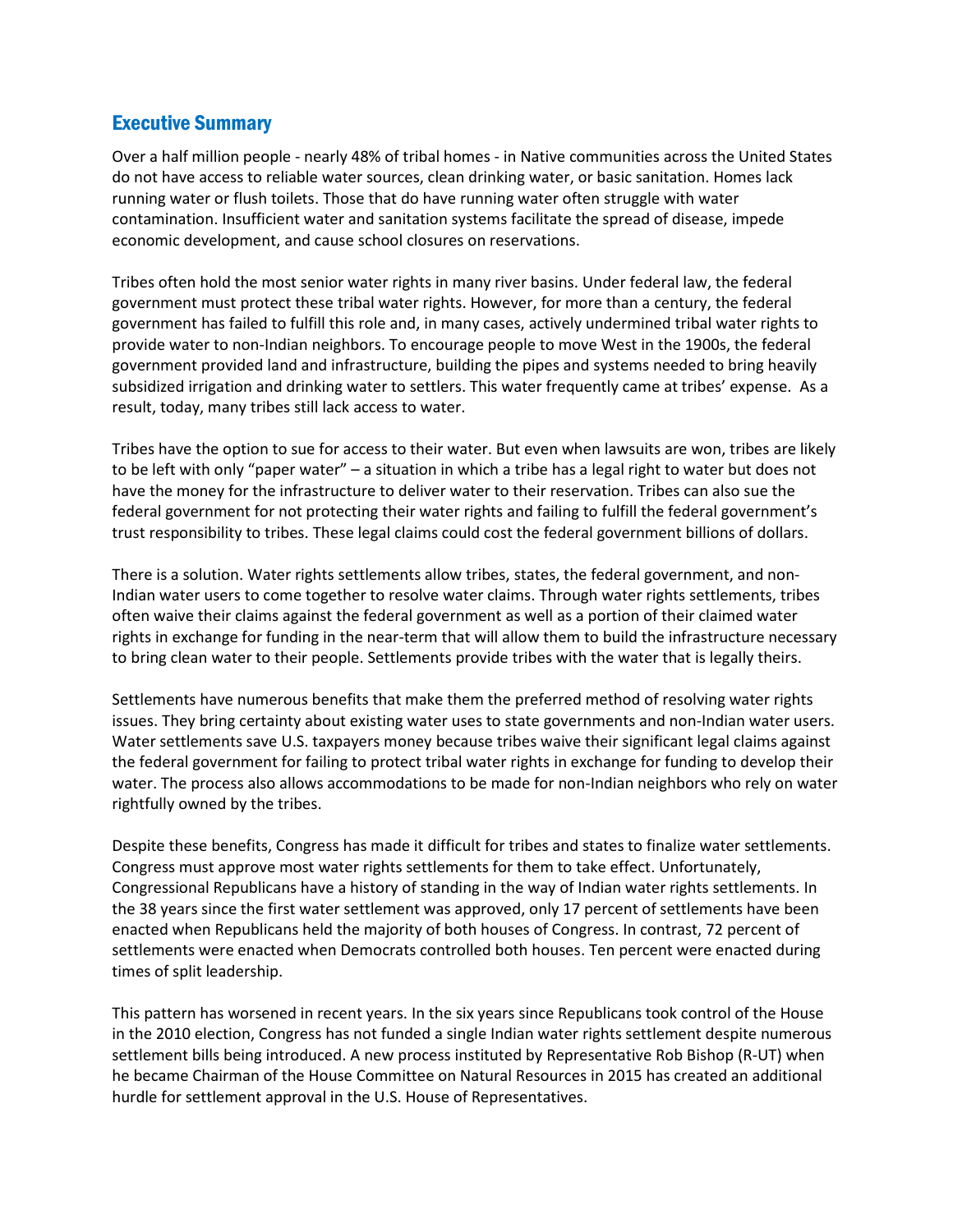Meanwhile, tribal families suffer. Their communities need water to improve their health, provide consistent education for their children, and promote economic development. Congressional Republicans must prioritize and enact water settlements for tribes.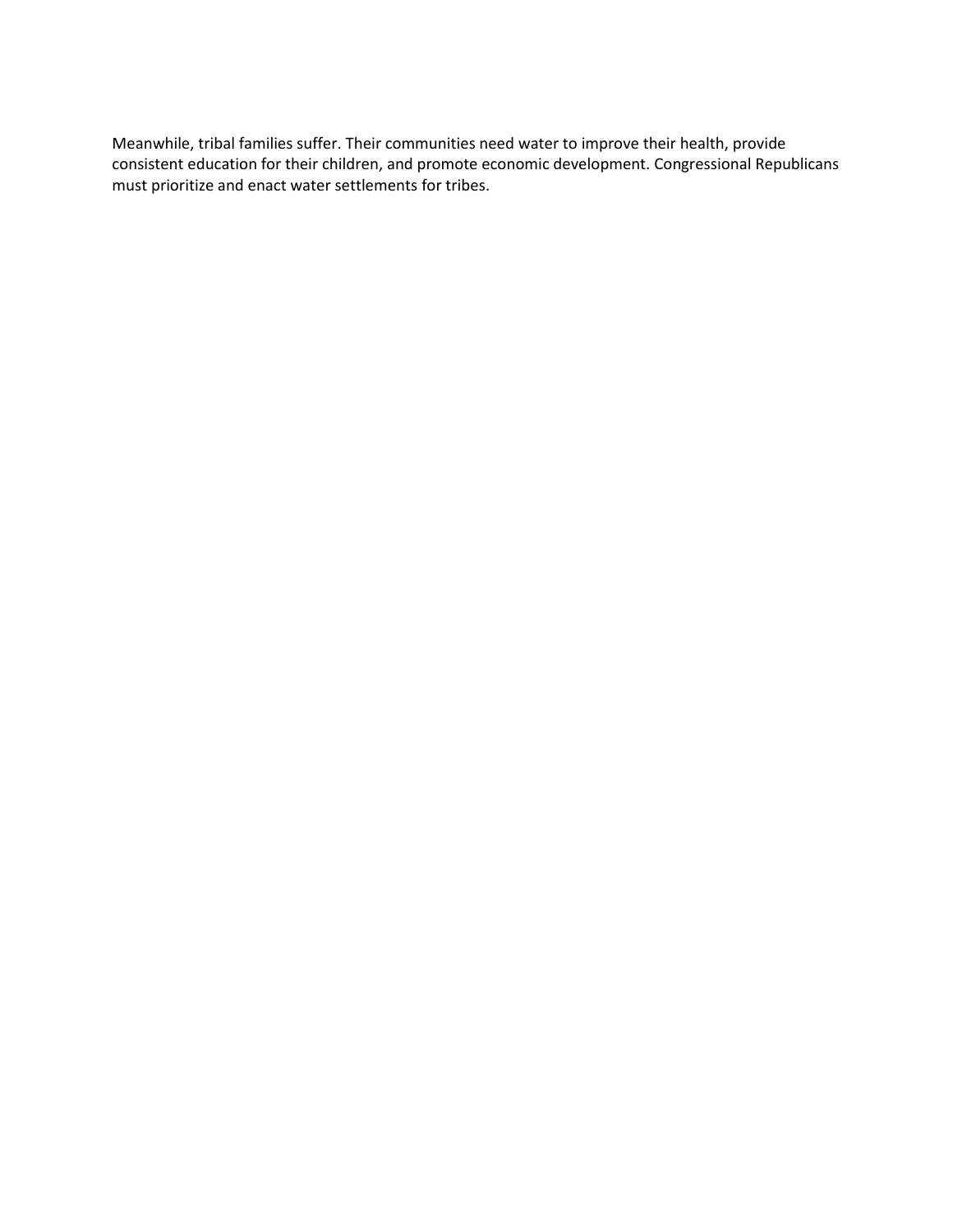### Over 660,000 American Indian and Alaska Native men, women, and children lack access to clean and reliable water sources or basic sanitation.

Lack of access makes thousands sick, causes schools to close, and blocks tribal economic development.

According to data from the Indian Health Service (IHS), nearly half (48%) of all homes on tribal land lack access to adequate drinking water, sewage, or solid waste disposal facilities.<sup>1</sup> Many of these 190,697 homes lack basic services like clean, running water; flush toilets; showers or baths; and kitchen sinks.<sup>2</sup> Others need some form of new or improved water or sewage facility. By comparison, less than 1% of homes lack some or all sanitation facilities in the U.S. as a whole.<sup>3</sup>

Though the IHS does not track the number of people affected, the U.S. Census Bureau reports that American Indians and Alaska Natives had an average household size of 3.47 people (including both reservation and off-reservation trust land),<sup>4</sup> yielding an estimate of 662,000. The actual number is likely significantly higher as reservation homes tend to be even more densely populated than off-reservation homes. Due to decades of housing shortfalls on reservations, Native families are two-and-a-half times more likely to live in an overcrowded home than the general population.<sup>5</sup>



of all homes on tribal land lack access to adequate drinking water, sewage, or solid waste disposal facilities.

The IHS reports tribal home water and sewage access by deficiency level.<sup>6</sup> Homes with deficiencies in categories 2-5 are considered to have inadequate access to drinking water, sewage, or solid waste disposal facilities:

**Deficiency Level 5**: An American Indian or Alaska Native home or community that lacks both a safe water supply system and a sewage disposal system. Example: a home that does not have running water *and* does not have flush toilets.

**Deficiency Level 4**: An American Indian or Alaska Native home or community that lacks either a safe water supply system or a sewage disposal system. Example: a home that does not have running water *or* does not have flush toilets.

**Deficiency Level 3**: An American Indian or Alaska Native home or community that has an inadequate or partial water supply and a sewage disposal facility that does not comply with applicable water supply and pollution control laws, or has no solid waste disposal facility. Example: a home in which there is not enough water to maintain the minimum water pressure required to prevent contamination and there is no connection to an adequately functioning sewer or septic system.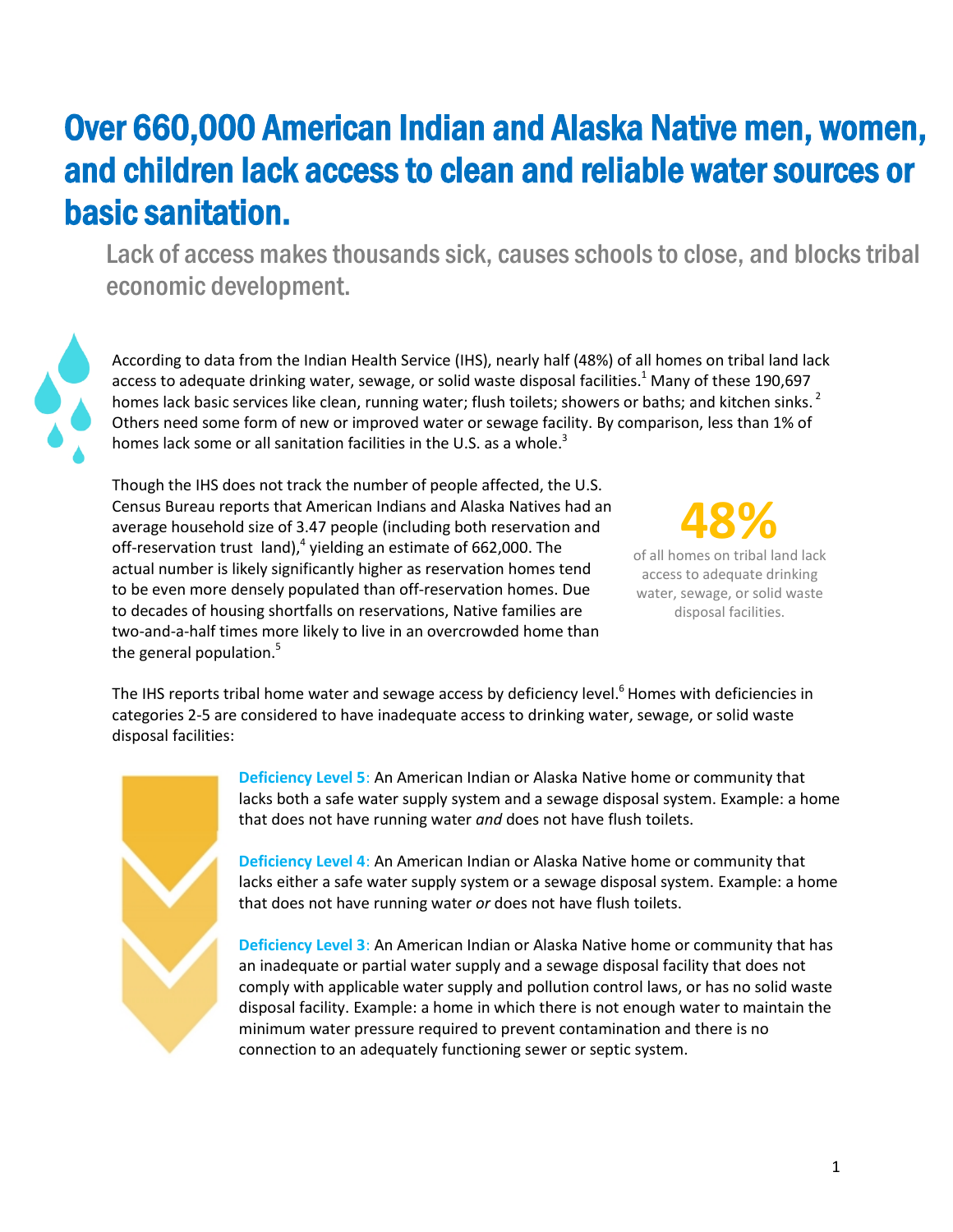**Deficiency Level 2**: An American Indian or Alaska Native home or community with a sanitation system that complies with all applicable water supply and pollution control laws, and in which the deficiencies relate to capital improvements that are necessary to improve the facilities in order to meet the needs of such tribe or community for domestic sanitation facilities. The term "sanitation system" refers to both water supply and sewage and solid waste disposal systems. Examples: Significantly deteriorated water mains, facilities with brown water or water that smells badly enough to violate secondary drinking water standards, or sewers that overflow often enough to "cause infrequent problems related to Public Health Standards."<sup>7</sup>

**Deficiency Level 1**: An American Indian or Alaska Native home or community with a sanitation system which complies with all applicable water supply and pollution control laws, and in which the deficiencies relate to routine replacement, repair, or maintenance needs. Example: a system in which well caps, backup pumps, and/or minor leaks, among others, need to be repaired.

**Deficiency Level 0**: No deficiencies to correct.

These deficiency levels, which are used by the IHS to help prioritize their resources for providing assistance, illustrate the nature of the difficilites faced by Native families every day.

Even among those with access to running water or sanitation, many rely on water systems that are not in compliance with the law(s) designed to protect health. According to data from the Environmental Protection Agency, tribal public water systems (shown in Fig. 1 as PWS) have more violations, more health-based violations, and more serious violations than the national average.<sup>8</sup> The disparity is most often due to a lack of funding for operation and maintenance.<sup>9</sup> Incoming revenues for tribes can be limited; the tax base mostly nonexistent; and levels of poverty and unemployment high on many reservations.<sup>10</sup>



Figure 1. Tribal Drinking Water System Violations Compared to the National Average

Note: The jurisdiction selected was "All Tribes."

Source: Enforcement and Compliance History Online (ECHO), *Analyze Trends: Drinking Water Dashboard*, Environmental Protection Agency.

The Drinking Water State Revolving Fund and the Clean Water Act State Revolving Fund are intended to provide financial support to states and tribes to ensure they can provide safe water.<sup>11</sup> However, tribes consistently receive the least amount of funding per dollar of need. For example, in Fiscal Year 2012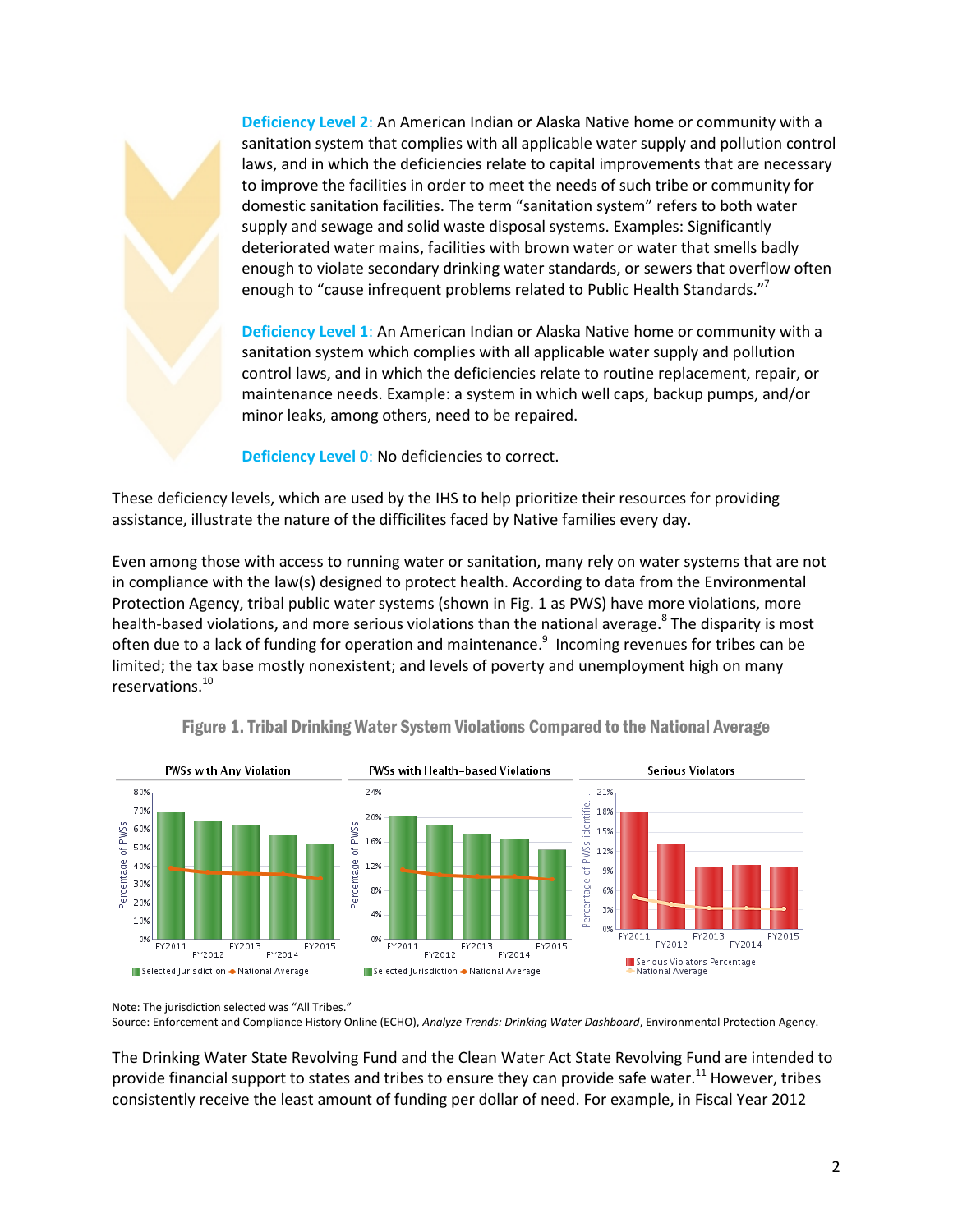tribes received \$0.75 per every \$100 of need under the Drinking Water State Revolving Fund.<sup>12</sup> The nextlowest funding level by need goes to Louisiana, which received more than three times that amount. The highest, Alaska, received more than forty times that amount.<sup>13</sup>

Lack of access to clean and reliable water has direct implications for tribes and Native families. Three of the largest include impacts to **health, education,** and **economic development** of tribes and their families.

### HEALTH: Inadequate access to clean water and sanitation on reservations leads to health problems, including cancer, ulcers, stomach issues, pneumonia, and other illnesses.

For decades, experts have documented how lack of access to clean water and sanitation in Indian Country contributes to high rates of morbidity and mortality among American Indians and Alaska Natives.<sup>14</sup> The IHS notes that "[a] recent cost benefit analysis indicated that for every dollar IHS spends on sanitation facilities to serve eligible existing homes, at least a twentyfold return in health benefits is achieved." 15

### **The following case studies paint a picture of the difficulties Native communities face:**

A 2008 study by the Centers for Disease Control and Prevention found that Alaska Natives who lived in regions where few people had access to pressurized in-home water service had significantly higher rates of hospitalization for pneumonia, influenza, skin or soft tissue infection, and respiratory syncytial virus. $^{16}$  The report concluded that "pressurized, in-home water service is an important determinant of health status and contributes to reducing transmission of these communicable diseases."<sup>17</sup>

Wells, springs, and soils tested on the Pine Ridge Reservation in South Dakota were contaminated by levels of bacteria that indicate potential fecal contamination, arsenic, lead and/or sources of radiation like uranium that exceeded legal limits.<sup>18</sup> Many of the water sources tested are not required to be tested or regulated because they do not serve enough homes or people.

For the Santee Sioux Nation and the Omaha Tribe of Nebraska, water quality often does not meet EPA standards. Over a quarter of the wells on both reservations are contaminated with high levels of nitrate-nitrogen and coliform bacteria,<sup>19</sup> causing blood disorders and intestinal issues. For example, high nitrate levels in drinking water cause methemoglobinemia, also known as Blue Baby Syndrome, which affects babies who drink water with high nitrates by preventing sufficient oxygen from reaching the body and the brain.<sup>20</sup> J

On the Crow Reservation in Montana, researchers found that surface water and groundwater used for drinking was contaminated with bacteria that can cause pulmonary disease, pneumonia, stomach problems, diarrhea, ulcers, and Legionnaire's disease. $^{21}$  Wells were also found to have high levels of arsenic, manganese, and uranium.<sup>22</sup>

As a study of American Indians from Arizona found, "Modestly elevated exposure to inorganic arsenic in drinking water, as estimated by urinary arsenic concentration, may predict type 2 diabetes in southwestern American Indians."<sup>23</sup>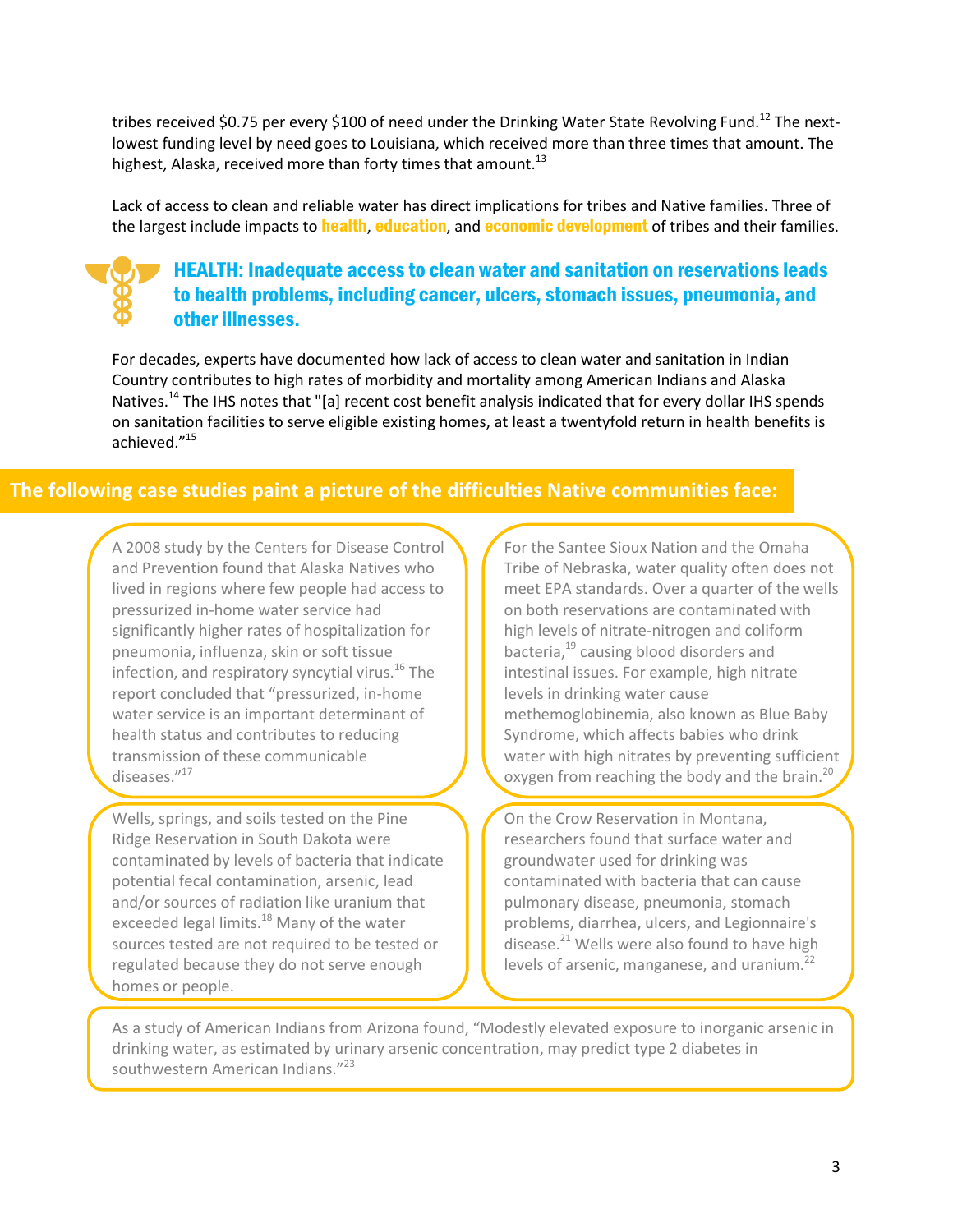### **Those without access to clean water and basic sanitation are more vulnerable to resulting health problems because of limited access to health care.**

The federal government has a legal obligation to provide health care to American Indians and Alaska Natives—the only populations in the United States born with this legal right.<sup>24</sup> Yet the federal government spends less on health care for American Indians and Alaska Natives than on any other population. As a result, reservation clinics and hospitals are often understaffed, overcrowded, and in need of repair.<sup>25</sup>

Table 1. Health Care Spending for Various Federal Programs<sup>26</sup>

| <b>Agency Health Care Service</b>     | <b>Spending Per Person</b> |
|---------------------------------------|----------------------------|
| Indian Health Service (2015)          | \$3,136                    |
| Medicaid (2014)                       | \$7,315                    |
| Bureau of Prisons (2015)              | \$6,944                    |
| <b>Veterans Administration (2015)</b> | \$8,760                    |
| Medicare (2014)                       | \$12,179                   |

### Toxic History: Uranium, Contaminated Water, and Cancer in the Navajo Nation

The Safe Drinking Water Act sets limits for allowable water contaminants, protecting millions of people from unsafe water. But it does not cover everyone. Those who rely on private wells, which includes many tribal families that lack access to public water systems, are not covered by the Act; they are on their own.



Uranium, a radioactive metal, is the primary ingredient used in nuclear weapons and nuclear power reactors. During the United States' nuclear arms race with the Soviet Union, the Navajo Nation

became the center of the country's uranium production. Between 1944 and 1986, hundreds of uranium mines popped up in the Navajo Nation, producing approximately four million tons of uranium ore.<sup>27</sup> Today, more than 500 abandoned uranium mines dot the Navajo reservation.<sup>28</sup> Five federal agencies in coordination with the Navajo Nation have developed a plan to clean up the mines. $29$ According to one estimate from 2014, at

current funding levels, it would take 100 years to complete the task. $30$  In the meantime, uranium-contaminated dust blows across the Navajo Nation and seeps into groundwater.<sup>31</sup>

Uranium can be deadly when ingested through drinking water or inhaled though activities like showering or cooking. Chronic exposure to uranium has been linked to numerous health impacts, including kidney issues, cancer and liver disease. <sup>32</sup> It is toxic in two distinct ways. First, it acts as a source of radioactivity, emitting radiation that can pass through the human body, causing damage in the process. Second, it is a metal like lead or mercury and has similar toxicological effects.

Approximately 30-40% of those living in the Navajo Nation lack access to running water. The Navajo Nation estimates that 54,000 Navajos haul their water from backyard wells and stock ponds.<sup>33</sup> Testing of unregulated Navajo Nation water sources done by federal and tribal agencies has consistently found that many of these sources do not meet federal drinking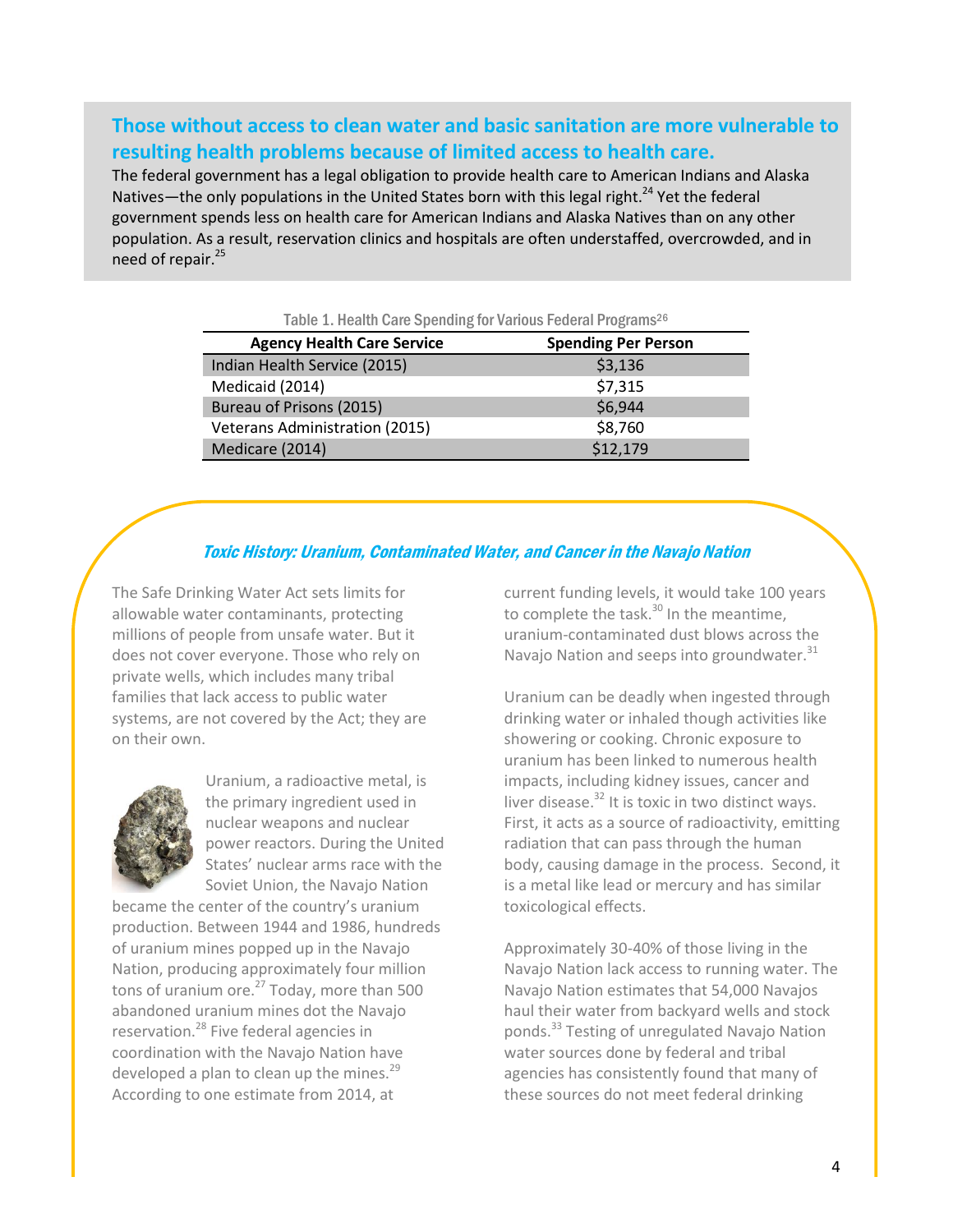water standards for uranium or other radioactive particles. But they are not covered by the Safe Drinking Water Act, which means there is no way to enforce the upper limits. For example, sampling of 240 unregulated water sources found that more than 12% exceeded federal drinking water standards for radionuclides, including uranium.<sup>34</sup> Some tested as high as 700 micrograms per liter for uranium.<sup>35</sup> The federal standard for uranium is 30 micrograms per liter.<sup>36</sup>

A 2014 investigative series by *The Arizona Republic* reported that Milton Yazzie and his mother Della, citizens of the Navajo Nation, watched three family members die from kidney problems— "a common result of chronic exposure to uranium"—within a year: Yazzie's sister in September 2005, his father in November 2005 and his brother in June 2006.<sup>37</sup> The Yazzies grew up drinking water from a well less than a mile from their home—"one that the EPA has since tested and found on the border of violating federal drinking water standards for

uranium and arsenic."<sup>38</sup> Among those residents who know their wells are poisoned by uranium or radioactive particles, many now haul in clean water from the outside. According to *The Arizona Republic*, for Yazzie and his mom, this means four to eight hours spent driving to and from Flagstaff each week to fill up plastic barrels with clean water.<sup>39</sup> Hauling in water can take hours each week, time that could be spent working or going to school. It also means these families rely on less; Members of the Navajo Nation use around 7 gallons of water per day for all of their household needs, from cooking to cleaning to sanitation. For comparison, the average American uses 80-100 gallons of water per day.<sup>40</sup>

In other cases, even hauling is not an option. Cars are not available, the distances are just too far, or health issues keep the family home. $41$  In these cases, as *The Arizona Republic* found, many continue to rely on nearby wells, even if they are contaminated.<sup>42</sup>

# EDUCATION: Schools cannot operate without clean water and sanitation.

Native youth have the lowest achievement scores and the lowest high school graduation rate of any racial/ethnic demographic group in the United States.<sup>43</sup> Inadequate school water supplies contribute to existing education disparities for Native children.

Reservation schools and school facilities are often neglected. Essentials such as heat, running water, and a safe learning environment are often missing.<sup>44</sup> According to a White House report, of the 183 Bureau of Indian Education schools, "34 percent (63 schools) are in poor condition, and 27 percent are over 40 years old."<sup>45</sup>

When schools cannot provide clean water and sanitation because of unreliable water systems, as is common on the Blackfeet Reservation in Montana,<sup>46</sup> they often have to close. With old water treatment plants and no money for upgrades, it can be difficult to keep equipment in working condition.<sup>47</sup> Education time is also decreased if compromised access to water and sanitation prevents hand washing or other sanitary practices, which facilitates the spread of communicable diseases like influenza or diarrheal diseases. Water-related school closures can contribute to the education gap, taking away valuable learning time.<sup>48</sup>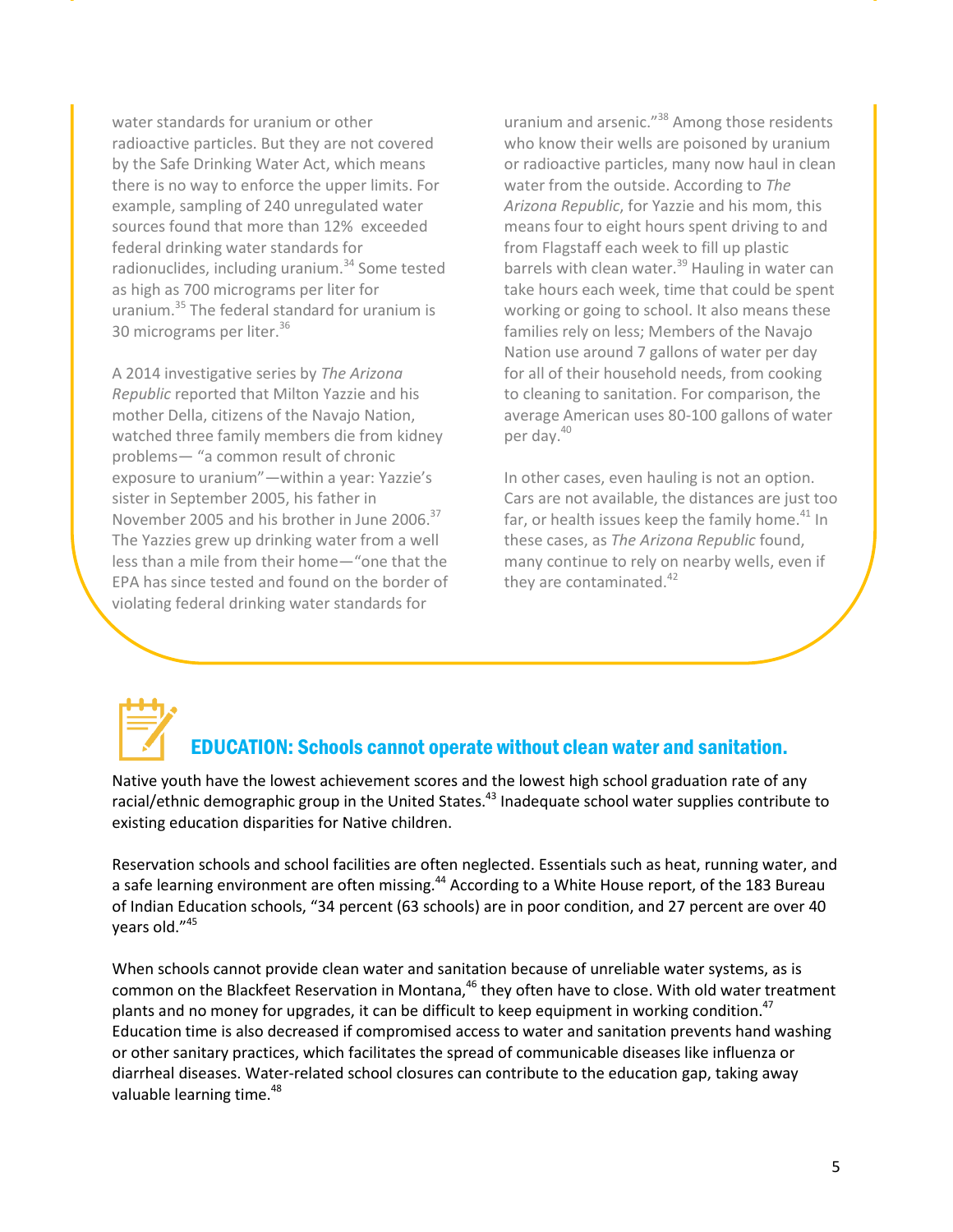## ECONOMY: Economic development requires water and sanitation.

According to the Native American Rights Fund and the Western States Water Council, the absence of reliable and clean water supplies "has contributed to [poverty], unemployment and mortality rates on

reservations that are much higher than those of adjacent non-Indian communities."<sup>49</sup> The median household income for single-race American Indian and Alaska Native households was \$37,227 in 2014, compared to an overall median household income of \$53,657 for the United States as a whole.<sup>50</sup> More than 28 percent of American Indians and Alaska Natives lived in poverty in 2014, the highest rate for any ethnic group in the United States. $51$  By contrast, the poverty rate for the United States as a whole was around 15 percent—almost half the rate for Natives. In at least 10 states, more than 50 percent of Natives were unemployed in 2010.<sup>52</sup> For Natives living on reservations, these numbers are often even higher.<sup>53</sup> Some tribes report unemployment rates of 80 percent or higher with close to 50 percent or more of their population living in poverty.<sup>54</sup>

**< 28%**

of American Indians and Alaska Natives lived in poverty in 2014, the highest rate for any ethnic group in the U.S.

**< 50%**

of Natives were unemployed in 2016 in at least 10 states.

Tribes need access to water and sanitation in order to encourage economic development and create jobs and prosperity for their people. Many reservations are located in rural areas where agriculture is one of the primary job options. Without water, tribes cannot provide the irrigation needed to develop their land.

Access to water is also necessary for tribes to attract businesses and investment in tribal communities. A workplace cannot function without secure water and sanitation services. When a community lacks the resources to cover basic water system maintenance costs, such as maintaining storage tanks or replacing aging water pumps, there is an increased risk of poor water quality and unreliable water service. Businesses may be forced to choose between closing the doors while water issues are fixed or spending their own resources on alternative water sources, both of which increase business costs.<sup>55</sup> Companies consider access to water when deciding where to invest or locate business facilities.<sup>56</sup>

### **The Tule River Tribe in California**

For the Tule River Tribe in California, lack of access to a reliable and adequate water supply has prevented the Tribe from providing housing,<sup>57</sup> taking advantage of economic development opportunities, and providing essential services like fire protection, all of which are necessary to encourage businesses to build and invest in their community.<sup>58</sup> Economic development is a major necessity for the Tribe, whose unemployment and mortality rates are 50 percent higher than the surrounding Tulare County.<sup>59</sup>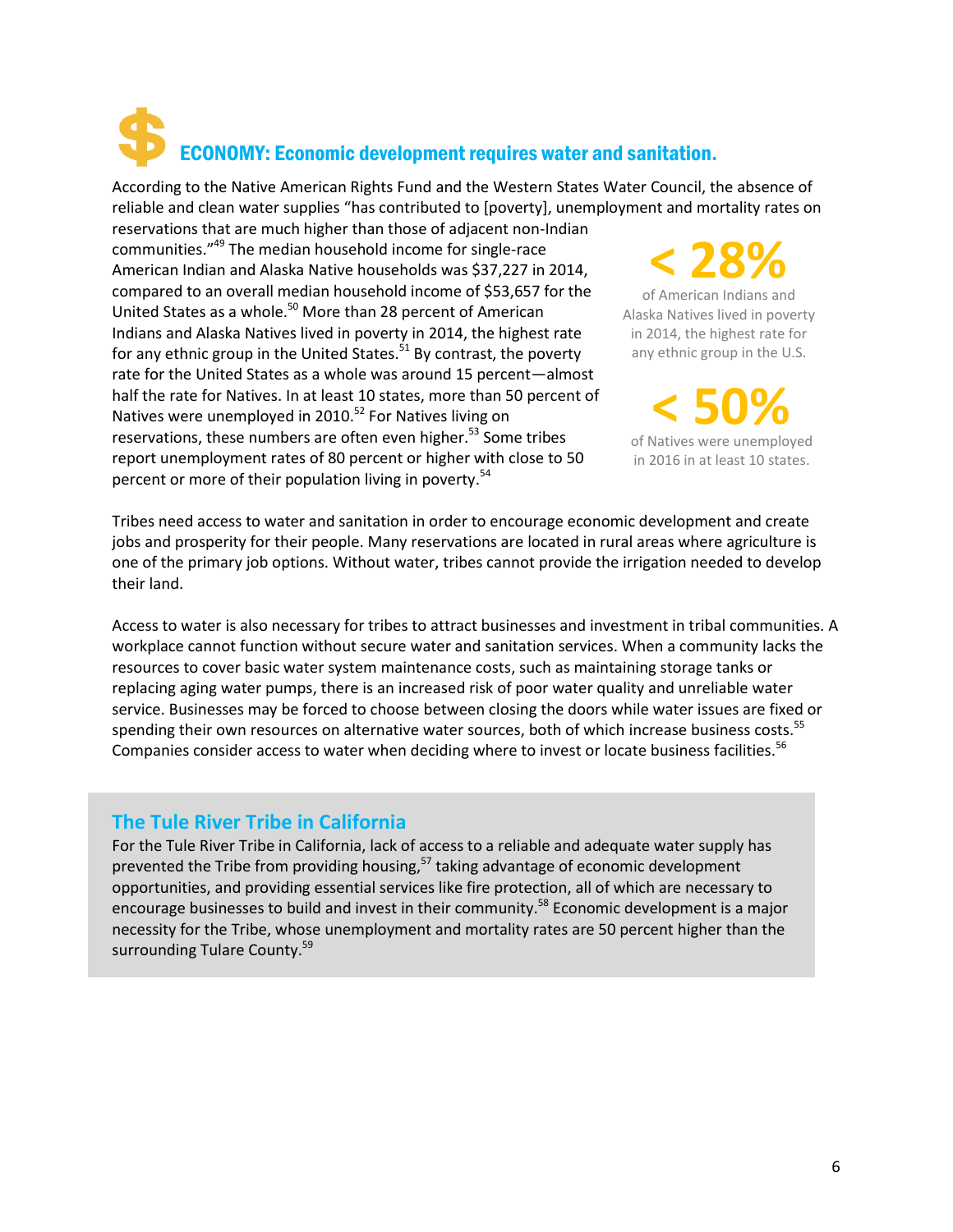### How did we get here?

The federal government has a legal responsibility to protect tribal water rights. It has routinely failed to meet this responsibility.

*"[M]any of the intractable problems faced in the arid West today are the result of more than a century of federal neglect of tribal water needs and a corresponding encouragement of non-Indian development. As a consequence, the tribes and other parties to litigation look to the United States to help settle conflicts that, in the view of the non-federal parties, the federal government did the most to create in the first instance."<sup>60</sup>*

*– Professor Robert T. Anderson, Harvard Law School and the University of Washington School of Law*

### The Federal Government's Legal Responsibility

The creation of reservations and the federal government's corresponding trust responsibility are at the heart of water rights.

### The Creation of **Reservations**

According to the Bureau of Indian Affairs, "A federal Indian reservation is an area of land reserved for a tribe or tribes under treaty or other agreement with the United States, executive order, or federal statute or administrative action as permanent tribal homelands."<sup>61</sup> On a reservation, "the federal government holds title to the land in trust on behalf of the tribe."<sup>62</sup> Reservations were created in the United States during the late 1700s and throughout the 1800s. Some reservations are the remnants of a tribe's original land base, but many others were created by the forcible relocation of Indian people from their ancestral homelands. In most cases, the negotiations were conducted—either explicitly or implicitly—under threat of U.S. military force. Tribes were often forced to turn over millions of acres of their land to the United States in exchange for certain rights, benefits and protections, including the continued right of self-governance.

### Tribal Water Rights

Per treaties and rules of reservation establishment, when reservations were created, all tribal rights on the reservation were preserved except for those the tribe expressly gave to the federal government. $^{63}$  This includes rights to the reservation's natural resources. Unless the tribe expressly gave up their natural resources to the United States, a reservation's natural resources belong to the tribe.<sup>64</sup> At the turn of the 1900s there was a question as to whether this doctrine included water rights. Did the establishment of reservations come with a right to water?

In the 1908 *Winters v. United States* ruling, the Supreme Court affirmed that reservations retain their water rights. The Court held that when the federal government reserved lands for an Indian reservation, the federal government also implicitly reserved sufficient water to support the purposes of the reservation.<sup>65</sup> Practically, this ruling means that tribes with reservations have a right to water. These water rights were reserved as of the date of the reservation's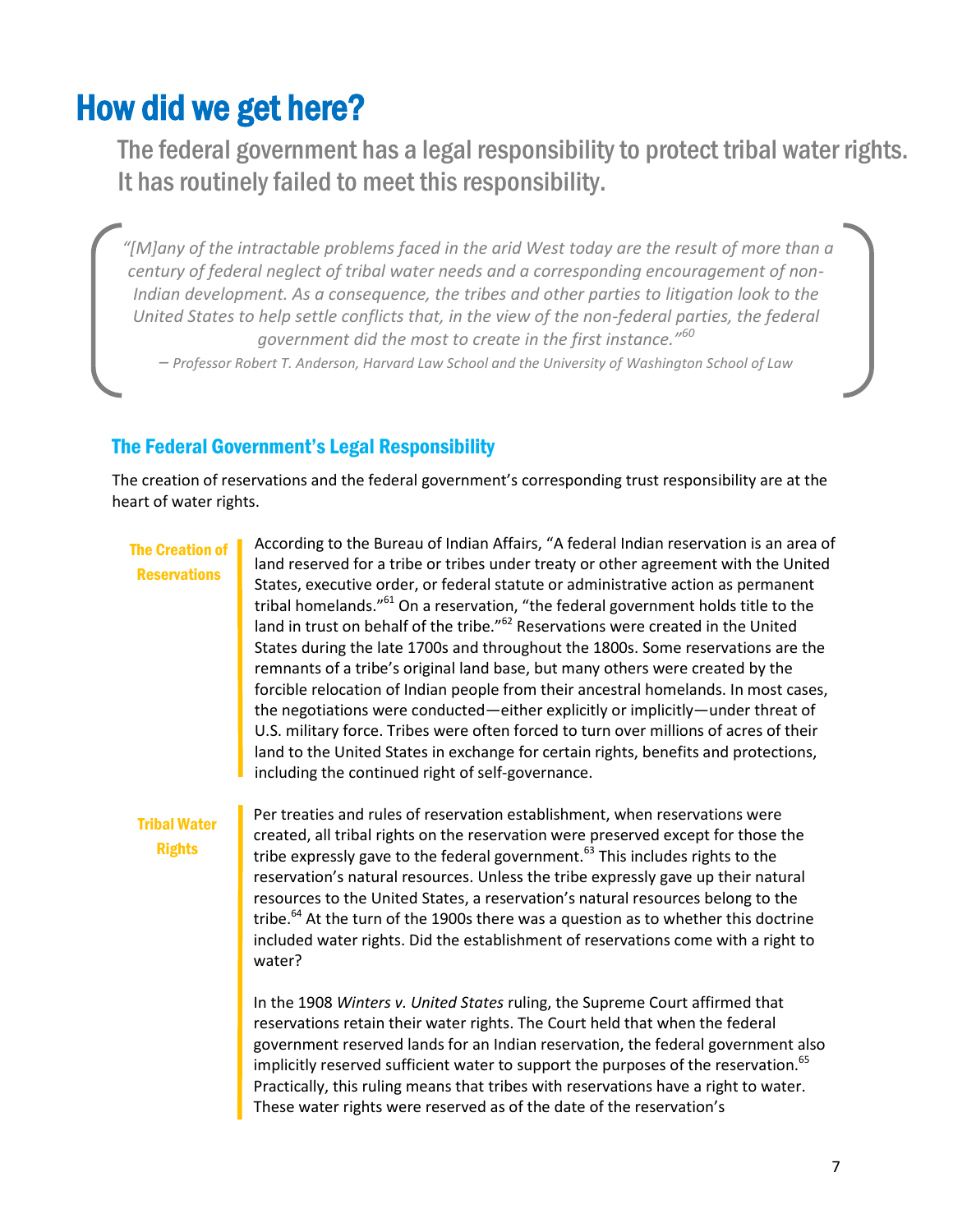establishment.<sup>66</sup> In the West, this often means that tribes have the most senior water rights.

How much water do tribes have a legal right to? In 1963, the Supreme Court provided some clarity about how much water is reserved. In *Arizona v. California*, the Court held that Congress intended to reserve enough water "to satisfy the future as well as the present needs" of the reservation and ruled that "enough water was reserved to irrigate all the practicably irrigable acreage on the reservations."<sup>67</sup> The "practicably irrigable acreage" standard is still used to quantify tribal water rights today on reservations created for agricultural purposes.<sup>68</sup> Some of those same tribes also reserved their lands to maintain fisheries or other water dependent species, such as wild rice or other plants. Those reservations require sufficient water to maintain those resources.<sup>69</sup>

The Federal Government's **Trust Responsibility** 

According to federal law, the United States government holds title to Indian lands in "trust" on behalf of tribes and individuals.<sup>70</sup> Trust is a legal term describing an arrangement in which someone owns property in name but holds the property for the benefit or use by others. The federal government has certain responsibilities as the "trustee" for tribes, including the obligation to protect tribes' right to access and use their natural resources such as water.

*"Indian water rights are vested property rights for which the United States has a trust responsibility, with the United States holding legal title to such water in trust for the benefit of the Indians."* 

*– Department of the Interior's 1990 Criteria and Procedures for Indian Water Rights Settlements*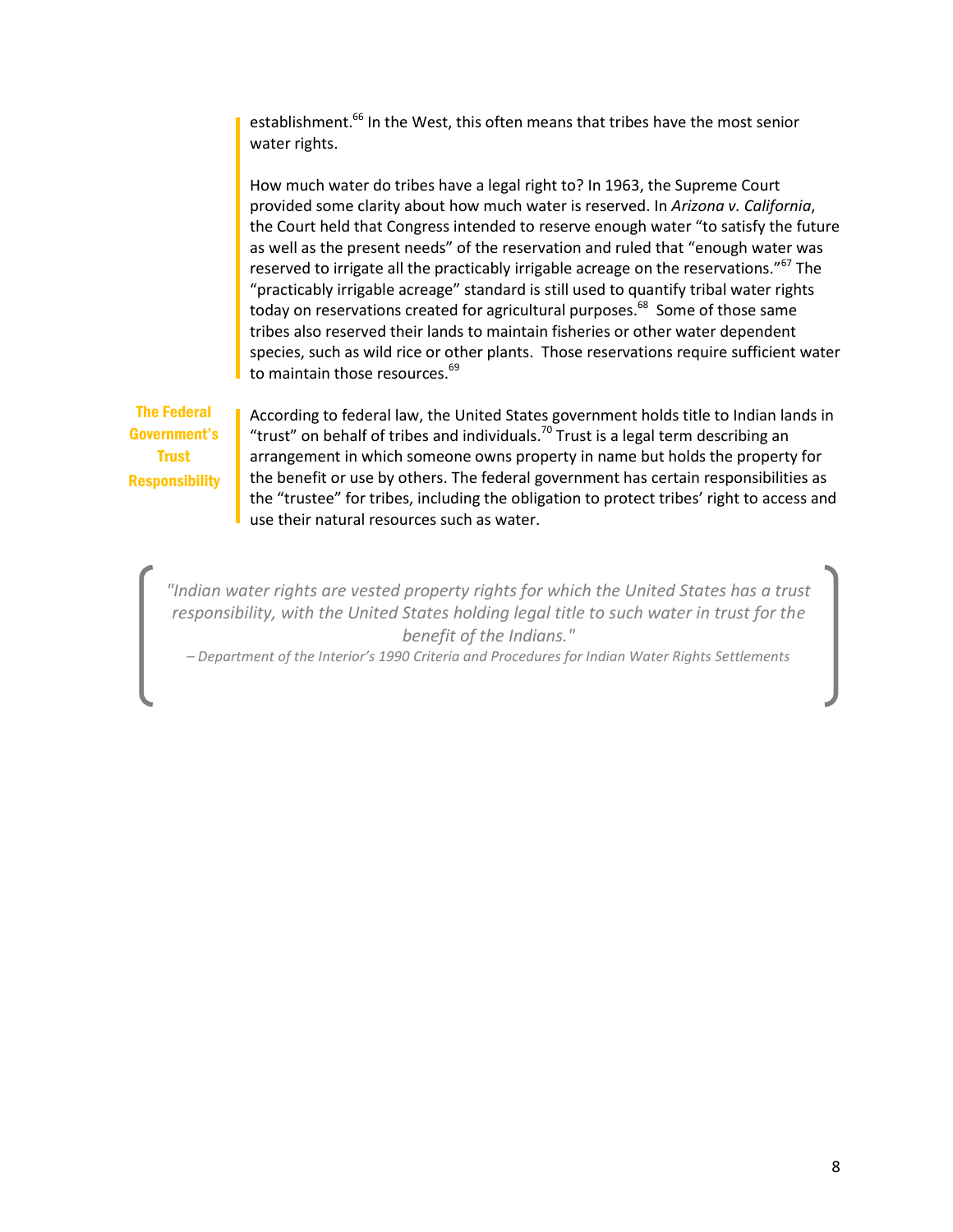### **Appropriative vs. Riparian System**

The United States has two major systems of water rights: the "riparian" system used in the waterabundant states in the East and the "prior appropriation" system common in water-scarce Western states. 71

#### **Riparian System**

Under the riparian system, "the owner of land that borders a lake or stream has the right to the reasonable use of the water."<sup>72</sup> The right runs with the land, meaning that the right is tied to the land and not the owner. It continues whether or not the owner exercises the right.

#### **Prior Appropriation System**

Under the prior appropriation system, in contrast, the right to water does not belong to the landowner adjacent to the water source. Instead it "belongs to the first user who appropriates [the water] and puts it to beneficial use."<sup>73</sup> The user, also known as the "appropriator," is guaranteed the same amount of water each year so long as he or she continues to put the water to beneficial use. Appropriation rights are based on seniority. In cases of shortage, the most recent appropriators lose their rights to water before older appropriators.

Indian water rights were created outside of these two state systems and exist independently of them. Tribes cannot lose their right to water through non-use, forfeiture or abandonment.

### Over the past century, the federal government has failed its trust responsibility to protect tribal water rights, and in many cases has actively subverted tribal claims.

*"Despite the clear ruling of* [the 1908 *Winters v. United States* Supreme Court ruling]*, Indian water rights were largely ignored for many decades thereafter. The United States was far more interested in encouraging non-Indian settlement than it was in developing and protecting Indian water resources. Indeed, during those years the United States represented the tribes in several water rights adjudications that severely compromised the tribes'* Winters *rights."*

*– The Honorable William C. Canby, Jr., United States Court of Appeals for the Ninth Circuit<sup>74</sup>*

Despite the federal government's role as trustee for tribal water rights, the federal government has often failed to protect these rights. Throughout the past century, non-Indians have developed, used and appropriated water surrounding and connected to reservations. The *Winters* case grew out of just such a situation.

The Fort Belknap Reservation was created by Congress in 1888. Located along the Milk River, the reservation contained arid but farmable land. Reservation residents relied on the Milk River to irrigate the land and raise livestock. However, by the early 1900s, non-Indians had settled the land around the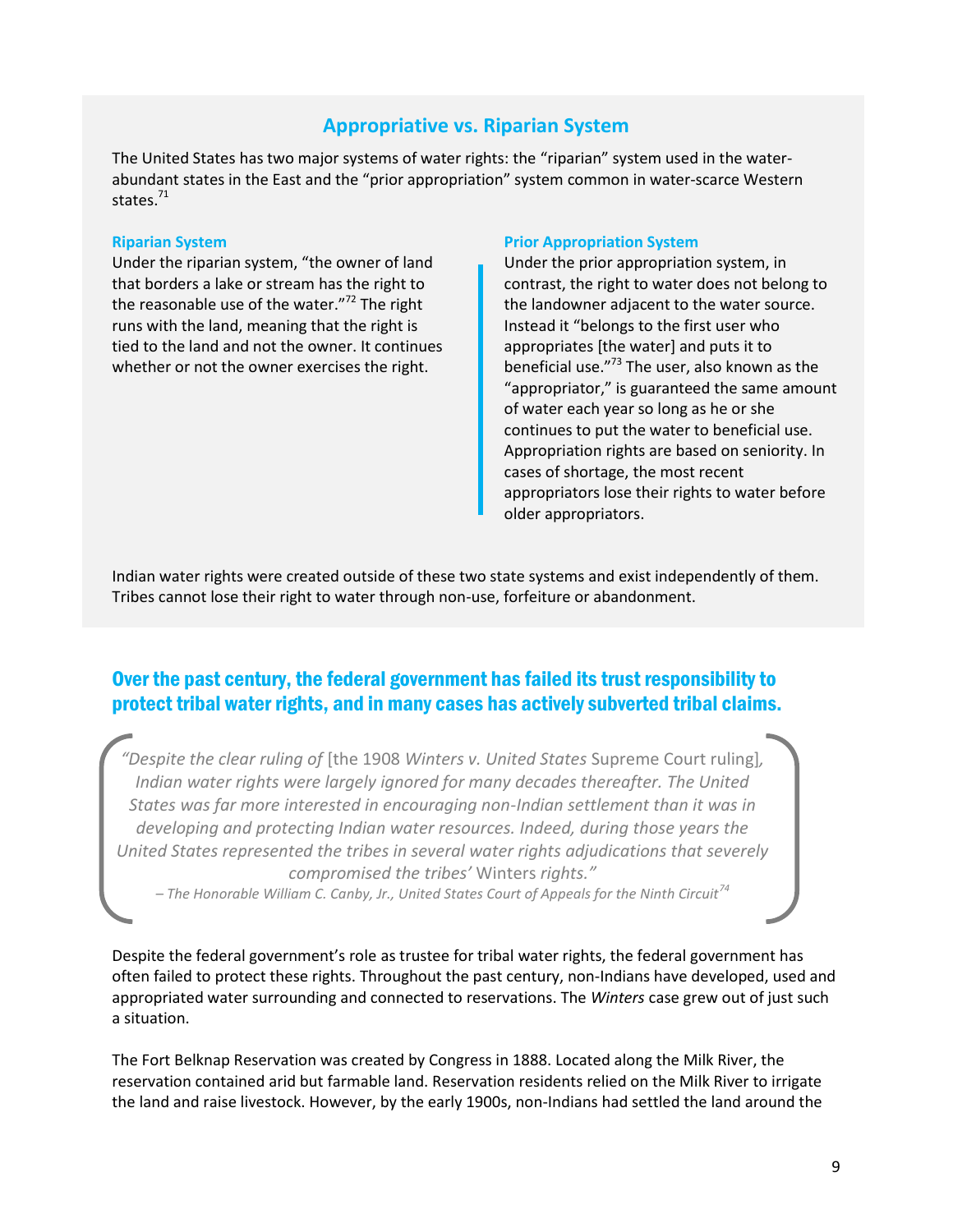reservation and built dams and reservoirs upstream that diverted water away from the reservation water that the tribe had the legal right to use. When the water use of the settlers upstream interfered with the tribe's uses, the federal government stepped in and brought a lawsuit in 1905 to fulfill its trust responsibility and protect the tribe's right to water.

The situation behind *Winters* was common in the 1800s and 1900s. Tribal waters were frequently diverted and appropriated by other users. Unfortunately, the *Winters* case represents one of the few times when the federal government stepped in to protect tribal water rights. Until the 1970s, the federal government frequently failed to assert and protect tribal rights.<sup>75</sup>

In fact, in many cases, the federal government not only failed to protect tribal water rights, it actively helped non-Indians take and use tribal water. As the National Water Commission noted in a 1973 report, during most of the 50-year period following *Winters*, the United States pursued a "policy of encouraging the settlement of the West and the creation of family-sized farms on its arid lands."<sup>76</sup> However, "this policy was pursued with little or no regard for Indian water rights and the *Winters* doctrine."<sup>77</sup> As the Commission wrote:

With the encouragement, or at least the cooperation, of the Secretary of the Interior—the very office entrusted with protection of all Indian rights—many large irrigation projects were constructed on streams that flowed through or bordered Indian reservations. With few exceptions the projects were planned and built by the Federal Government without any attempt to define, let alone protect, prior rights that Indian tribes might have had in the waters used for the projects.<sup>78</sup>

Over the past century, infrastructure programs such as the Reclamation Act have provided funding for irrigation and water supply projects in Western states.<sup>79</sup> According to the Department of Interior, for most of the 20th century "Indian water rights were largely left undeveloped and unprotected [by the federal government]."<sup>80</sup> At the same time, "[f]ederal policy and expenditures supported extensive development of water resources to benefit non-Indian communities across the West."<sup>81</sup> Those expenditures often came at the expense of tribal water rights.<sup>82</sup> Even today, it is frequently difficult for tribes to compete for limited government funds, even when those funds would go towards the provision of basic services like running water in homes.<sup>83</sup>

*"In the history of the United States Government's treatment of Indian tribes, its failure to protect Indian water rights for use on the Reservations it set aside for them is one of the sorrier chapters." – National Water Commission, Water Policies for the Future: Final Report to the President and to the Congress of the United States 475 (1973)*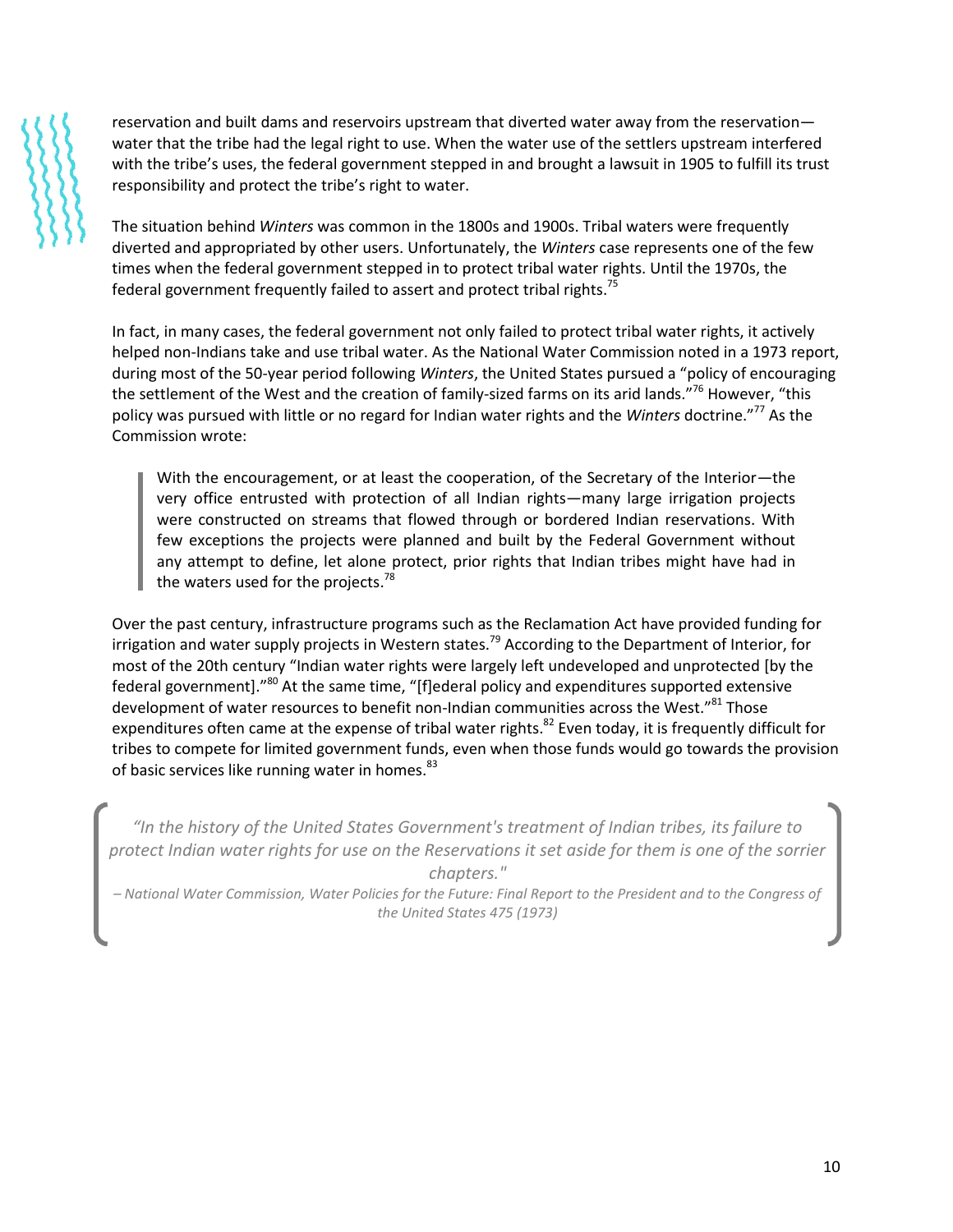### The Path Forward: Water Settlements

Water settlements solve both water quantity and water quality issues for tribes.

Indian water rights settlements offer a solution to secure both:

1) Consistent water quantity for tribes, and

2) the funds needed to improve water access and water quality.

During water settlements, the tribe, the state, the federal government, water districts, private water users, and others come together to negotiate and quantify the amount of water reserved for the tribe, resolve any conflicts between rights-holders, and determine specific terms for water allocation.<sup>84</sup> Water settlements also frequently resolve tribal claims against the federal government for failing to meet its obligations as the trustee for tribal water resources, also known as "breach of trust" claims. In exchange, tribes receive the money or resources they need from the federal government to improve water quality and provide clean water for their people. Once negotiation has finished and terms are agreed to, the settlement is presented to Congress for authorization. Congress typically must enact the settlement for it to become law. <sup>85</sup> Congress must also appropriate any funds associated with water settlements.

### Tribes have two options to secure water: (1) let a court decide (2) agree to a settlement.

Although tribes have strong water rights, they often cannot assert them until their water rights are quantified. As Judge Canby, a judge for the Court of Appeals for the Ninth Circuit and one of the preeminent experts in Indian law, explains, "[c]ompeting users and the Indians themselves know that a reservation is entitled to enough water to irrigate its practicably irrigable acreage, but no one knows exactly how much water that is."<sup>86</sup> Determining how many acres of land are irrigable and how much water it would take to irrigate that land is time-consuming and expensive. As a result, tribes, surrounding non-Indians, and state governments often do not know how much water is reserved for reservations and from what sources. This creates uncertainty, especially in the West. Tribes do not know how much water they have a right to use; non-Indian users do not know if their rights will be superseded by more senior tribal water rights; and states do not know how much water is available for future appropriation. Many Indian water rights remain unquantified to this day.

#### Litigation

Litigation provides a process through which tribes can quantify their water rights. Lawsuits can be brought by the United States on behalf of tribes or by tribes themselves. Even if a tribe brings its own suit, the United States as trustee must participate to protect the trust asset. However, litigation is expensive, timeconsuming, and divisive. Litigation of tribal water rights can involve thousands of parties, including surrounding state water rights holders.<sup>87</sup> Service of process alone—a procedure where parties are notified of the litigation—can cost hundreds of thousands of dollars. Trial costs are even higher once the millions of dollars needed for studies, expert reports, attorney fees and other costs are tallied.<sup>88</sup> The adjudication is often complex and controversial and can last decades.<sup>89</sup> Litigation also exposes the federal government to "breach of trust" claims that can cost taxpayers billions. Each of these concerns alone is enough to prevent tribes from using lawsuits as a way to assert water rights. Together, they can amount to a brick wall.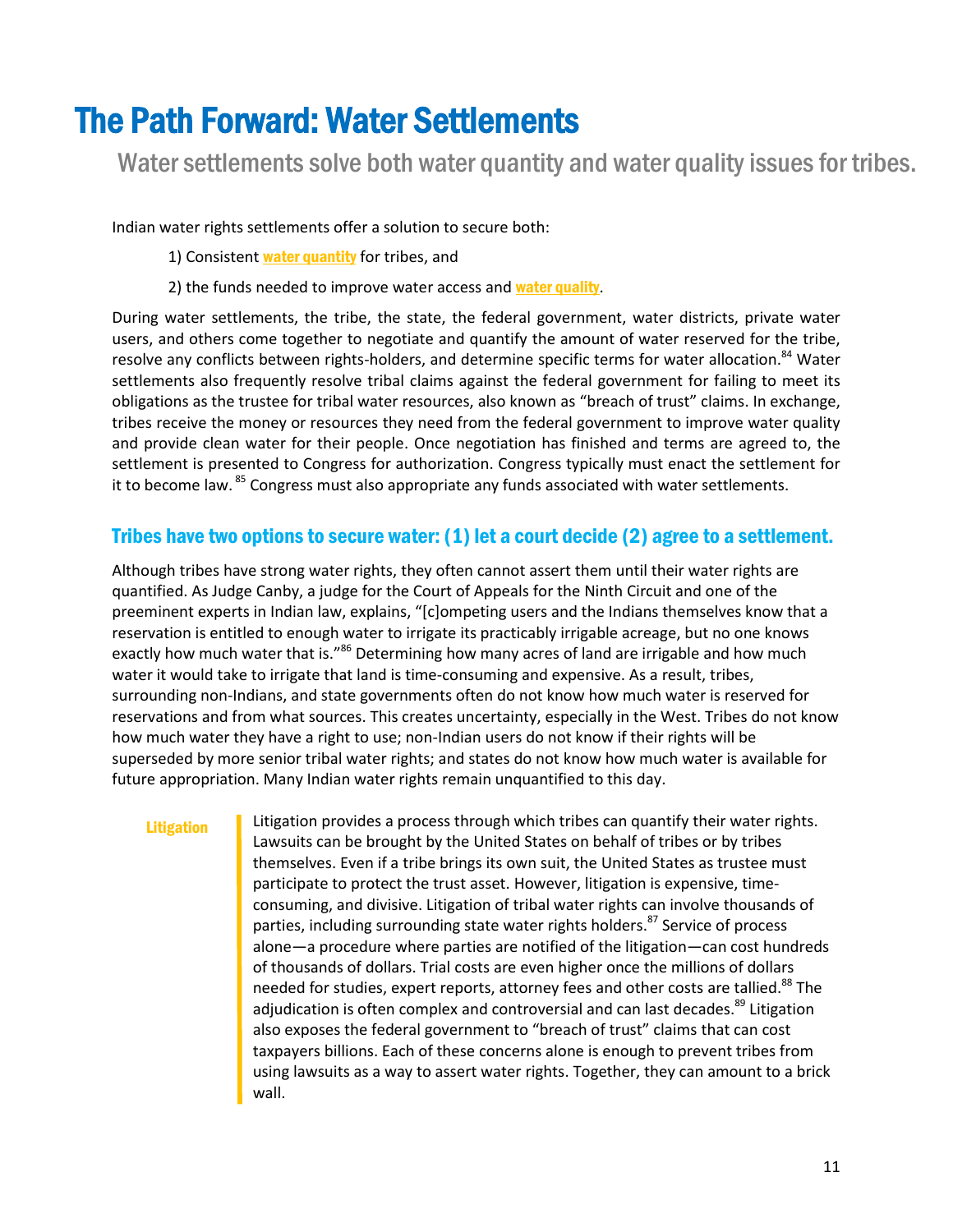### **Water Settlements**

Water settlements, on the other hand, are often cheaper, faster, more flexible and less divisive. Settlements avoid the high costs of litigation and are ultimately the more affordable way for tribes, states, the federal government, and non-Indian water users to resolve water rights claims. Although settlements can take decades to finalize, they often resolve rights faster than litigation. Settlements also encourage parties to work together to solve water rights issues, enabling parties to design custom, cooperative solutions that fit their needs. Furthermore, and perhaps most importantly, water settlements often provide the funding necessary for tribes to build infrastructure and turn "paper water"—the tribe's legal claim to water on paper—into "wet water," water the tribe can actually use.

### Tribes have two options to secure funding to improve water access and water quality: (1) federal government assistance or (2) water settlements.

Even when water rights have been quantified, unless tribes have the funds necessary to build and maintain water infrastructure, they will not be able to make use of their water rights or improve water quality. Many tribes lack the resources necessary to build and maintain expensive infrastructure projects.

### Federal Agency **Assistance**

One way tribes can secure funding is through federal agency assistance. Five federal agencies have primary responsibility for water and sanitation infrastructure projects in Indian Country: the Department of Health and Human Services, the Environmental Protection Agency, the Department of the Interior, the Department of Housing and Urban Development, and the Department of Agriculture.<sup>90</sup> Of these, the Indian Health Service in the Department of Health and Human Services provides the majority of the funding. Under the Indian Sanitation Facilities Act of 1959, the Indian Health Service is obligated to "provide sanitation facilities such as safe drinking water and sewage systems to Indian homes." <sup>91</sup>

The Indian Health Service receives far less funding from Congress than is required to ensure access to clean water and sanitation. The agency estimates that the current cost to provide the infrastructure needed for all homes to access drinking water and sanitation is approximately \$2.7 billion ("cost estimate").<sup>92</sup> However, for FY2016, Congress appropriated only \$99.4 million—less than 4 percent of the outstanding need. $^{93}$  For the previous four years, funding levels were between \$75 million and \$80 million.<sup>94</sup> The Indian Health Service reports that it can generally find an additional \$0.30-\$0.50 per dollar in funding from other agencies such as the Environmental Protection Agency, $95$  but access to clean water and sanitation projects are still woefully underfunded. In fact, at current funding levels, the Indian Health Service cannot keep up with growing demand. As existing water and sanitation systems age and break down each year, the Indian Health Service's cost estimate only grows. From 2005 to 2015, the Indian Health Service's cost estimate increased over 80 percent.<sup>96</sup>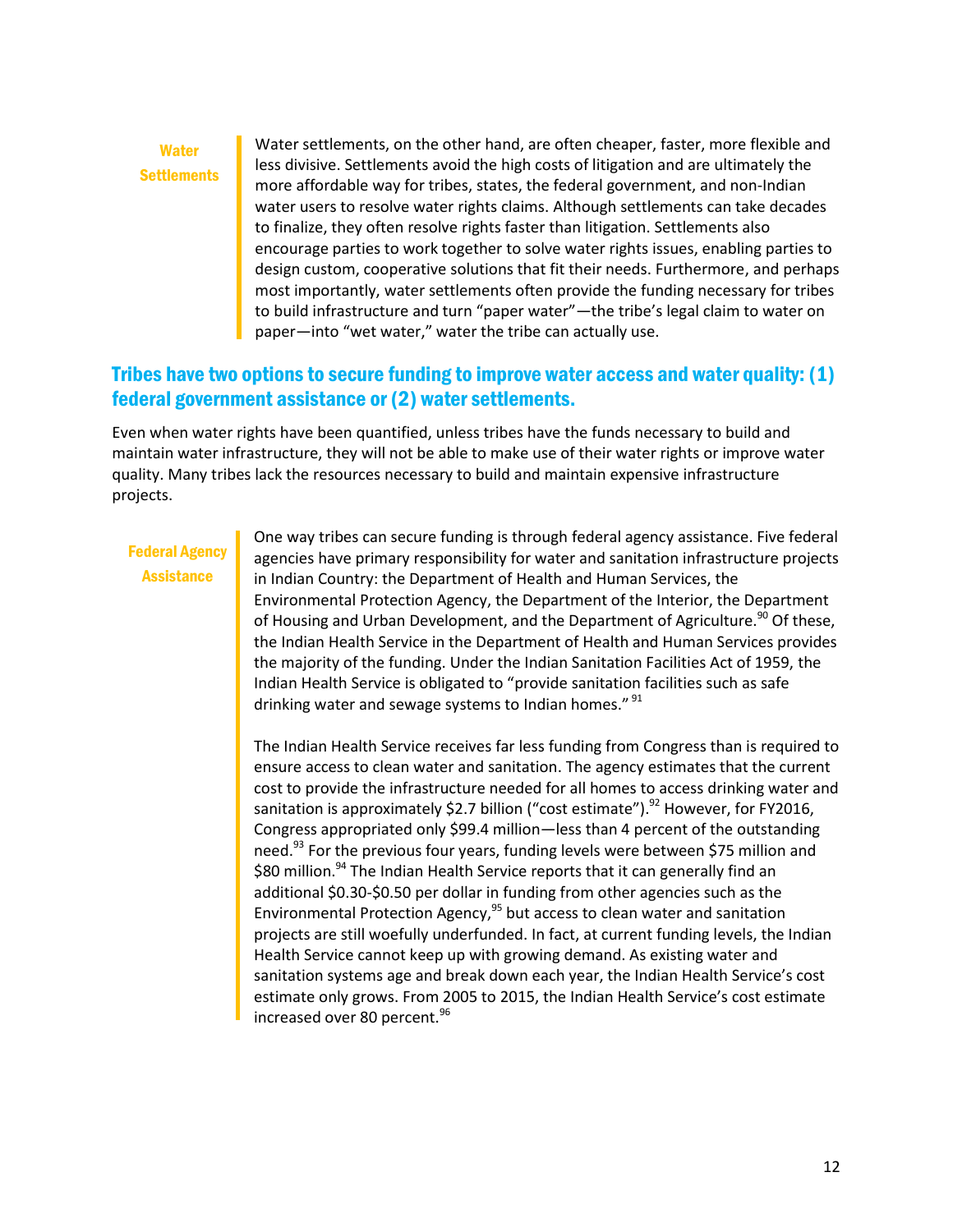### **Water Settlements**

Water settlements can help address these issues by providing funds necessary to build and maintain water infrastructure. During water settlement negotiations, tribes will often agree to a lower water quantity than they have a right to and/or waive potentially costly "breach of trust" claims against the federal government in exchange for federal funding.<sup>97</sup> This funding is often used to perform water quality monitoring; build and maintain water treatment plants; install pipes, valves and other materials needed to deliver the water; and install irrigation systems, among other items. For example, the Crow Tribe Water Rights Settlement specifies that the federal funds will be used to design and construct a municipal, rural and industrial water system for the reservation, including a "water treatment plant, pipelines, storage tanks, pumping stations, pressure reducing valves, electrical transmission facilities, and other items (including real property and easements necessary to deliver potable water to the Reservation)."<sup>98</sup> The Chippewa Cree Tribe's water rights settlement includes funds that will be used to develop water quality discharge monitoring wells and a water quality monitoring program.

In addition to tribal benefits, water settlements ultimately save taxpayers money. Under Department of the Interior policy guidance, the federal government's monetary contribution to water settlements cannot exceed the sum of (a) "calculable legal exposure," defined as "litigation cost and judgment obligations" if a case were to be brought and lost and (b) "additional costs related to Federal trust or programmatic responsibilities."<sup>99</sup> Therefore, water settlements result in the federal government paying out less money than it otherwise may have owed if the case were litigated *and* tribes gain access to water infrastructure funds faster than they would have through lawsuits or federal agency programs.

### **The Gila River Indian Community**

The Gila River Indian Community's 2004 water settlement restored water, farming, and hope to their community. More than a century ago the Gila River began to dry up because it was siphoned off by farmers upstream. <sup>100</sup> As result, the Gila River Indian Community lost the water they had relied on for thousands of years to farm their land.<sup>101</sup> Famine, starvation and poverty followed.<sup>102</sup> Today, farming is growing. The settlement restored much-needed water and irrigation infrastructure to the community. By the time the irrigation infrastructure is finished, the community will be able to double their amount of farming, bringing jobs, economic development, and healthy foods to the reservation.<sup>103</sup>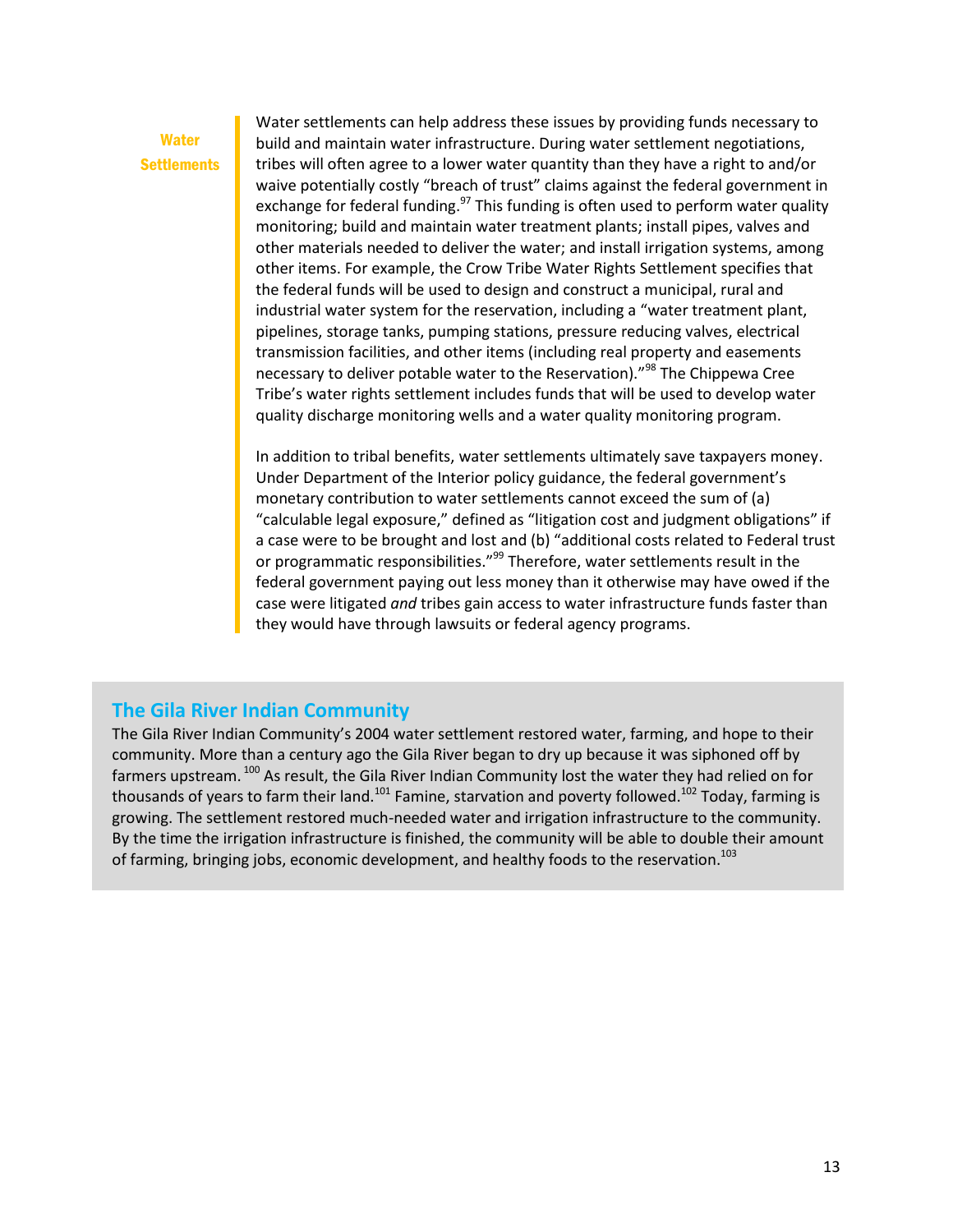### Indian water rights settlements offer a number of benefits: <sup>104</sup>

**1)**

**2)**

**4)**

**7)**

**8)**

Water settlements often provide funding for infrastructure construction and maintenance in exchange for reduced tribal water use and waiver of "breach of trust" claims. This funding allows tribes to turn "paper" water rights into actual water that can be used for drinking, irrigation and economic development.

Water settlements are often **cheaper** for parties than litigation. Settlements save tribes, states and U.S. taxpayers millions of dollars in avoided litigation costs. In addition, water settlements often resolve potential tribal breach of trust claims against the federal government, which could cost the government billions of dollars.

- **3)** Water settlements allow tribes, non-Indians, and the state to negotiate a **tailored solution** that benefits all parties and meets specific needs.
	- Water settlements **quantify water rights**. Quantification secures tribal rights to badly needed water for their people.
- **5)** The quantification of water rights **creates certainty** for tribes, states, and non-Indian water users. For example, the proposed Confederated Salish and Kootenai Water Settlement would clarify water rights in a region larger than every state on the eastern seaboard. Certainty in how much water each party can use is increasingly important with growing drought in the West. Water settlements also give states and tribes increased certainty and control over the outcome of water rights claims compared to litigation.
- **6)** Although settlements can take decades, they are often **faster** than litigation and address more of the most critical issues for tribes than piecemeal federal funding.
	- Water settlements build **positive relationships** between tribes, states, the federal government and non-Indian water users. These relationships are especially important for water since it is a shared resource.

Water settlements also fulfill the federal government's trust responsibility and legal **obligation** to protect tribal water rights.

Negotiated settlements have been the preferred avenue to resolve tribal water rights by tribes, states, and the federal government since the 1970s.<sup>105</sup>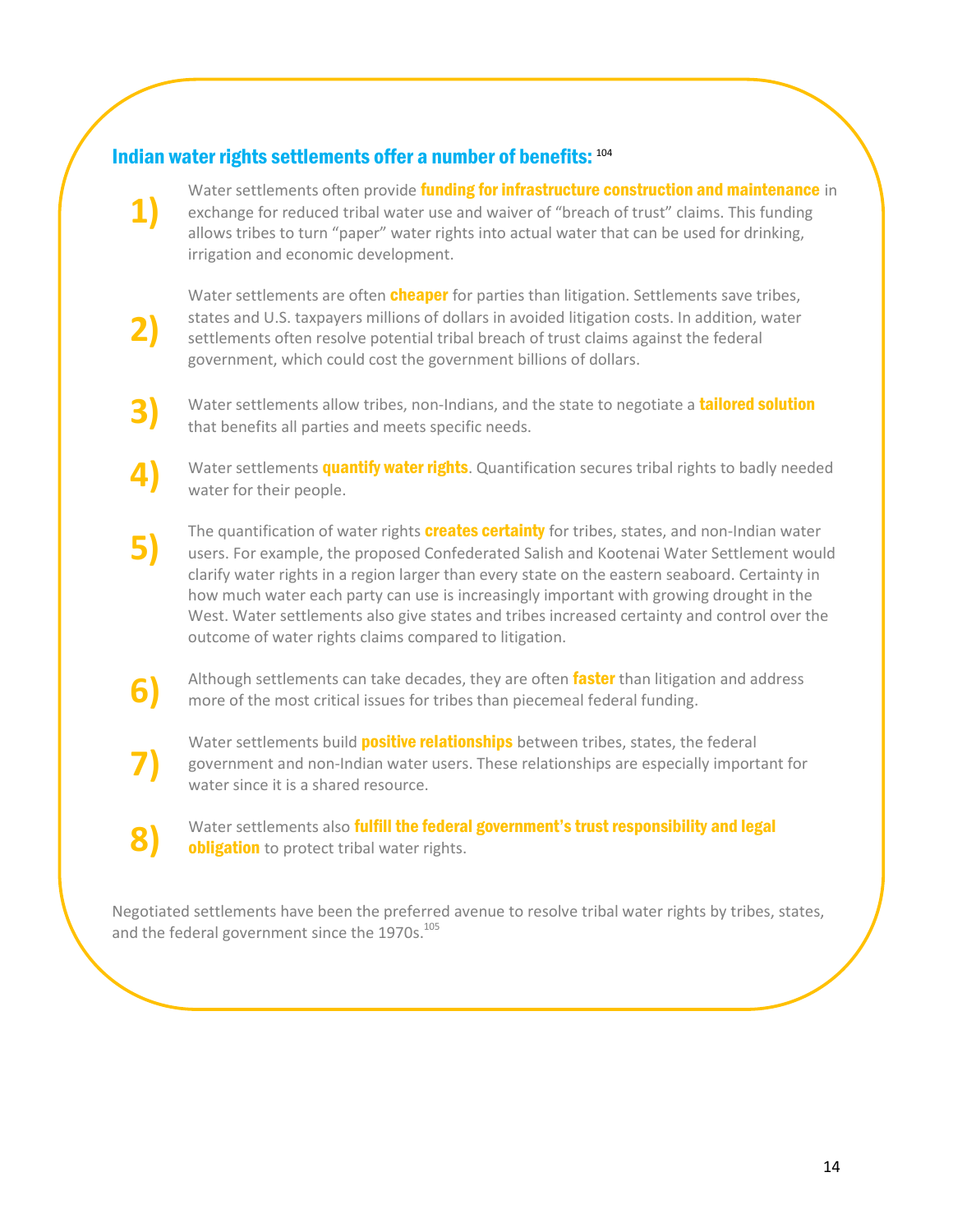### Water Settlements: A Partisan Issue?

Congress and, too often, Congressional Republicans have blocked Indian water rights settlements.

For more than 30 years, tribes, states, members of Congress and various presidential administrations have touted water settlements as the preferred avenue to resolve Indian water rights.<sup>106</sup> Yet as of October 2016, the federal government has only approved 33 Indian water rights settlements with 36 tribes.<sup>107</sup> This averages out to less than one settlement per year over the 38 year-period since the first settlement was enacted. With 19 settlements currently awaiting authorization or still in the negotiation phase, and many other potential negotiations likely to come, there is a long way to go.<sup>108</sup>

### Why doesn't Congress approve more settlements?

Congress has long recognized the many benefits of Indian water rights settlements. In the 1994 Yavapai-Prescott Indian Tribe Water Rights Settlement, Congress found that "quantification of rights to water and development of [the] facilities needed to utilize tribal water supplies effectively is essential to the development of viable Indian reservation economies."<sup>109</sup> Congress stated that it supported the settlement because it furthered the "goals of Federal Indian policy"; "fulfill[ed] the trust responsibility of the United States to the Tribe"; and "enable[d] the Tribe to utilize fully its water entitlements in developing a diverse, efficient reservation economy."<sup>110</sup> Congress has reiterated these findings in other Indian water rights settlements. $111$ 

Despite the overwhelming benefit of settlements to tribes, states and the federal government, both anecdotal evidence<sup>112</sup> and a basic quantitative analysis indicate that authorization of new settlements is

often a partisan issue. Of the 29 settlements enacted by Congress, 21 were enacted when Democrats held the majority of both houses of Congress. Only 5 were enacted when Republicans controlled both houses.<sup>113</sup> Three were enacted during times of split leadership.<sup>114</sup> During the past 38 years since the first water settlement was approved, Democrats controlled both houses for fifteen years, Republicans controlled both houses for 14 years, and control was split for 10 years. $115$ 



Process issues play some role in the low number of settlements. Settlement negotiations are complex and can take years or even decades to complete. However, numerous settlements have made it through the elaborate process only to be held up by Congressional approval. As the Tribal Water Working Group,<sup>116</sup> an affiliation of water rights experts and tribal, federal and state government entities, argues, whether a settlement is ultimately enacted by Congress "depends on current economic, political and sponsorship conditions"<sup>117</sup> more than it does on the specifics of a given settlement. Partisan differences and the impact of the current political climate on the approval process "can be a source of acute frustration for all parties involved given the many years of hard work necessary to forge a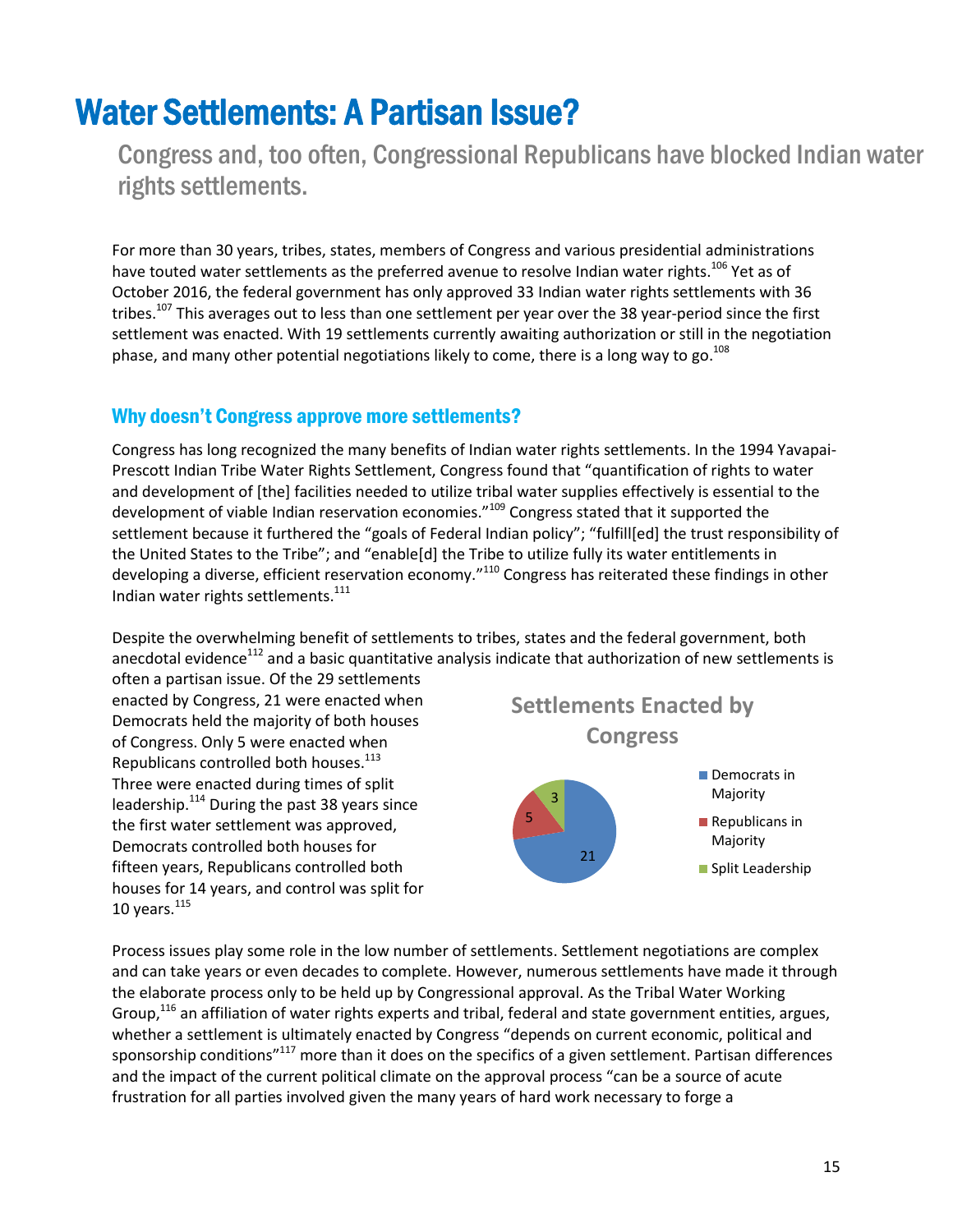compromise."<sup>118</sup> After years of collaborative work between states, tribes and federal officials, congressional partisanship can block or stall agreements that would bring clean water, health, economic development and certainty to thousands of people.

### Since Republicans gained control of the House in 2011, Congress has not funded a single Indian water rights settlement.

The past six years have highlighted the partisan nature of Indian water rights settlements. During 2009 and 2010, the Democratic majority in both houses of Congress—with the support of the Obama Administration—approved six Indian water rights settlements, more than 20 percent of the Congressionally enacted settlements to date. These settlements provide water and resources to the Navajo Nation; the Shoshone and Paiute Tribe of Duck Valley; the White Mountain Apache Tribe; the Crow Tribe; the Nambe, Pojoaque, San Ildefonso and Tesuque Pueblos; and the Taos Pueblo Tribe, benefiting hundreds of thousands of people.

Since Republicans took control of the House of Representatives in 2011, Indian water rights settlements have stalled. Congress has not funded a single Indian water rights settlement in almost six years.<sup>119</sup> When Republicans took the majority of the House of Representatives in 2011, House Republicans enacted an earmark moratorium that banned funding requests by a Member of Congress for a specific project.<sup>120</sup> Some have blamed the earmark moratorium for the House of Representatives' inaction on Indian water rights settlements.



Since Republicans took control of the House, Congress has not funded **a single Indian water rights settlement**.

It is important to note, however, that water rights settlements are *not* earmarks.<sup>121</sup> Water settlements do not provide funds to projects or companies that otherwise would have had to go through a competitive bidding or award process. Indian water rights settlements also resolve the federal government's trust obligation—a legal obligation—to tribes. Legal settlements—including Indian water rights settlements—are not earmarks.<sup>122</sup>

### The new "Bishop process" adds unnecessary delay and complexity.

After urging from tribes, Western governors and others to address the inaction on approving water settlements, Chairman Rob Bishop (R-Utah) created a new settlement approval process shortly after assuming his chairmanship of the House Committee on Natural Resources, which has primary jurisdiction over Indian water rights settlements in the House of Representatives.<sup>123</sup>

In a February 2015 letter to the Department of the Interior and the Department of Justice ("the Departments"), Chairman Bishop laid out the new process for Committee approval of Indian water rights settlements.<sup>124</sup> Under the new "Bishop process," the Departments must confirm in a statement that the proposed settlement meets the March 12, 1990, "Criteria and Procedures for the Participation of the Federal Government in Negotiations for the Settlement of Indian Water Rights Claims."<sup>125</sup>

The new process has a number of additional requirements, including one that all parties must approve the legislative text in writing before it goes to Congress and a written affirmation from the Office of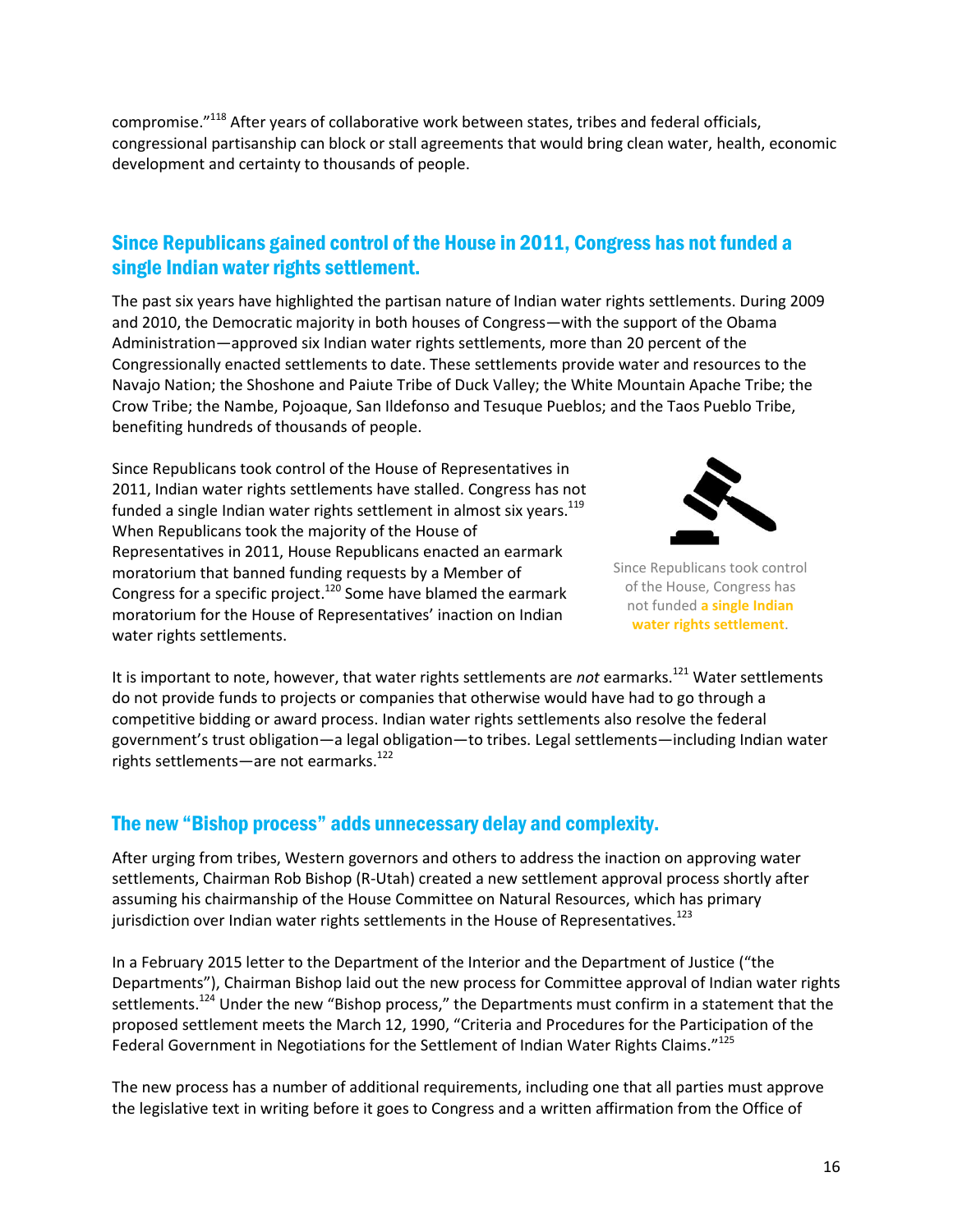Management and Budget and the Department of Justice that the settlement represents a net benefit for the Treasury compared to the litigation alternative.<sup>126</sup> Some of the requirements are already required by statute as outlined in the Bishop letter.<sup>127</sup> Others are simply redundant.

These new requirements add unnecessary length and complexity to an already complex, multi-year process. Indeed, many Western water lawyers and experts in Indian Country have expressed concern that the new process is an intentional roadblock to water rights settlements.<sup>128</sup> Others argue that aspects of the new process pose unnecessary difficulties for the departments. For example, some have argued that "requiring the Department of Justice to affirm a deal was good for taxpayers would be tantamount to admitting legal liability  $\dots$  something no lawyer would agree to do."<sup>129</sup> Simply put, the Bishop process adds more red tape to the approval process for Indian water settlements.

### Blackfeet Settlement

For the Blackfeet Tribe, this is a familiar story. The Blackfeet-Montana Water Rights Compact has been waiting for Congressional approval for more than six years. First agreed to in 2007—almost a decade ago—and overwhelmingly approved by the Montana Legislature in 2009 after 20 years of negotiation,<sup>130</sup> the settlement has been introduced in the House four times: in 2010, 2011, 2013<sup>131</sup> and 2016. The settlement has yet to be enacted.

After the administration complied with the Bishop process and affirmed that the settlement would result in "very significant benefits for the Federal Government and the American taxpayer,"<sup>132</sup> Chairman Bishop sent a letter on July 1, 2016, requesting even more information from the departments of Justice and Interior.<sup>133</sup> The departments replied with more information on July 22, 2016, and reiterated that the administration has complied with the Bishop process.<sup>134</sup> Still, Chairman Bishop has not announced plans to pass the Blackfeet Indian Water Rights Settlement out of the House Natural Resources Committee before the end of the 114<sup>th</sup> Congress.

*"The funding to construct, rehabilitate, and expand the Tribe's municipal water system will ensure all major population centers on the Reservation have reliable and safe drinking water supply for 50 years into the future." – John Bezdek, Counselor to the Deputy Secretary, U.S. Department of the Interior<sup>135</sup>*

In the meantime, thousands of people on the Blackfeet Reservation pay the price for Congressional inaction. The reservation must still contend with unsafe drinking water, school closures, and low levels of water available for economic development. At least 30 percent of Reservation households "live in housing that lacks complete plumbing or kitchen facilities."<sup>136</sup> The Reservation also "struggles with high unemployment, extreme poverty, and a lack of employment opportunities."<sup>137</sup> Blackfeet Reservation is the fifth-poorest reservation in the United States, with poverty levels close to 40 percent and unemployment at more than 20%.<sup>138</sup> The settlement would provide needed funding<sup>139</sup> for the Blackfeet to construct or update its drinking water system, water storage projects, and irrigation infrastructure.<sup>140</sup> According to testimony from the Department of the Interior, these projects would "provide lasting benefits for the Tribe and its members, by protecting public health and creating substantial numbers of temporary and permanent employment opportunities on the Reservation[.]"<sup>141</sup>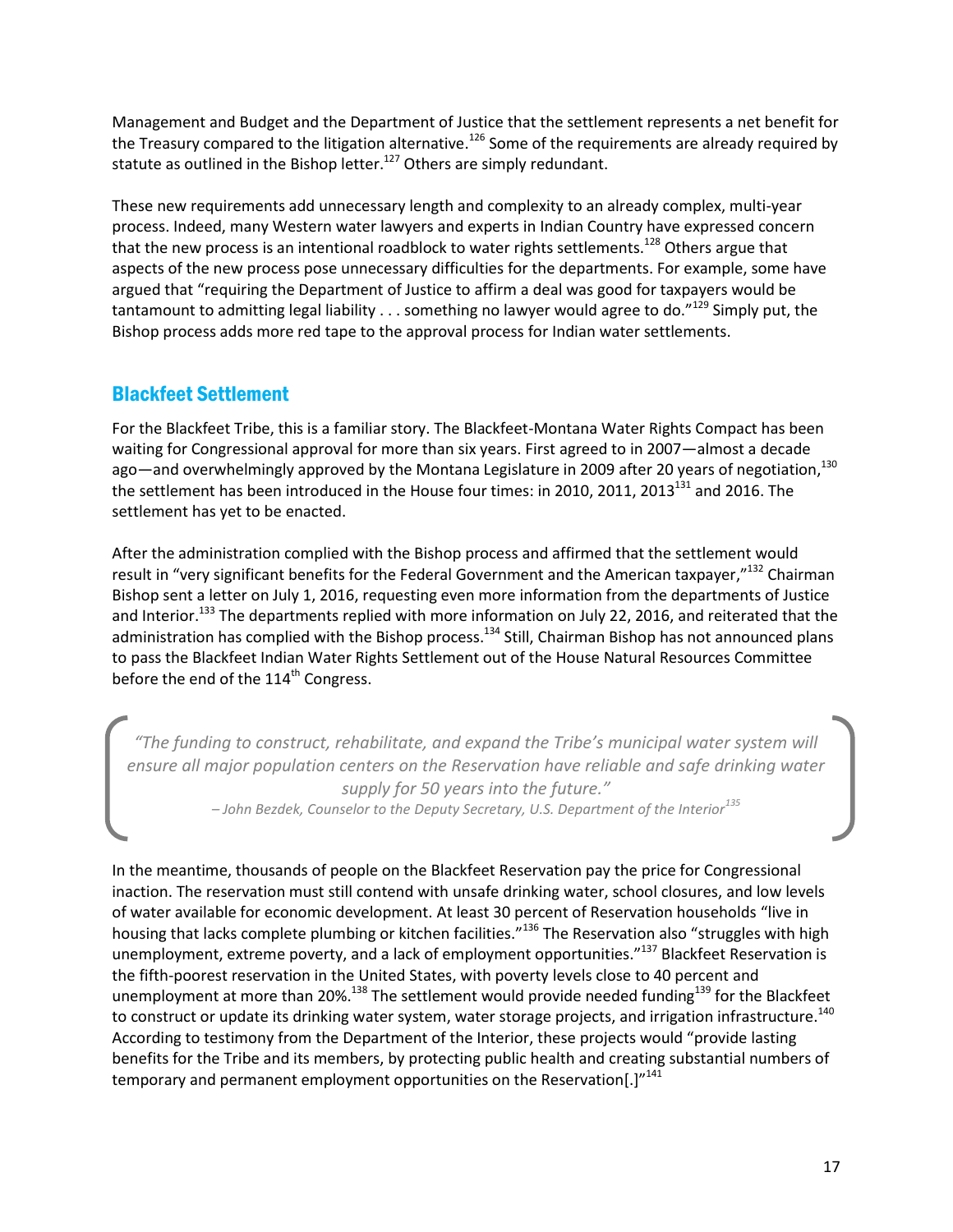Other settlements have been introduced in previous Congresses, but were not enacted and have not been re-introduced in the 114<sup>th</sup> Congress.<sup>142</sup>

### **Conclusion**

The House of Representatives has only days left in session before the end of the 114<sup>th</sup> Congress. The administration has complied with the Bishop process for the pending Blackfeet and Pechanga Indian water rights settlements. These settlements are ready for enactment and have already been approved by the United States Senate.

If House Republicans are serious about supporting Indian water settlements, they should approve the Blackfeet and Pechanga settlements immediately and begin work on the many more settlements that will come before Congress in the future. Doing so would show that Republicans in the House are serious about protecting taxpayers, cutting red tape, fulfilling the federal government's legal obligation to the tribes, and finally allowing Native families to have access to the basic water and sanitation services they deserve.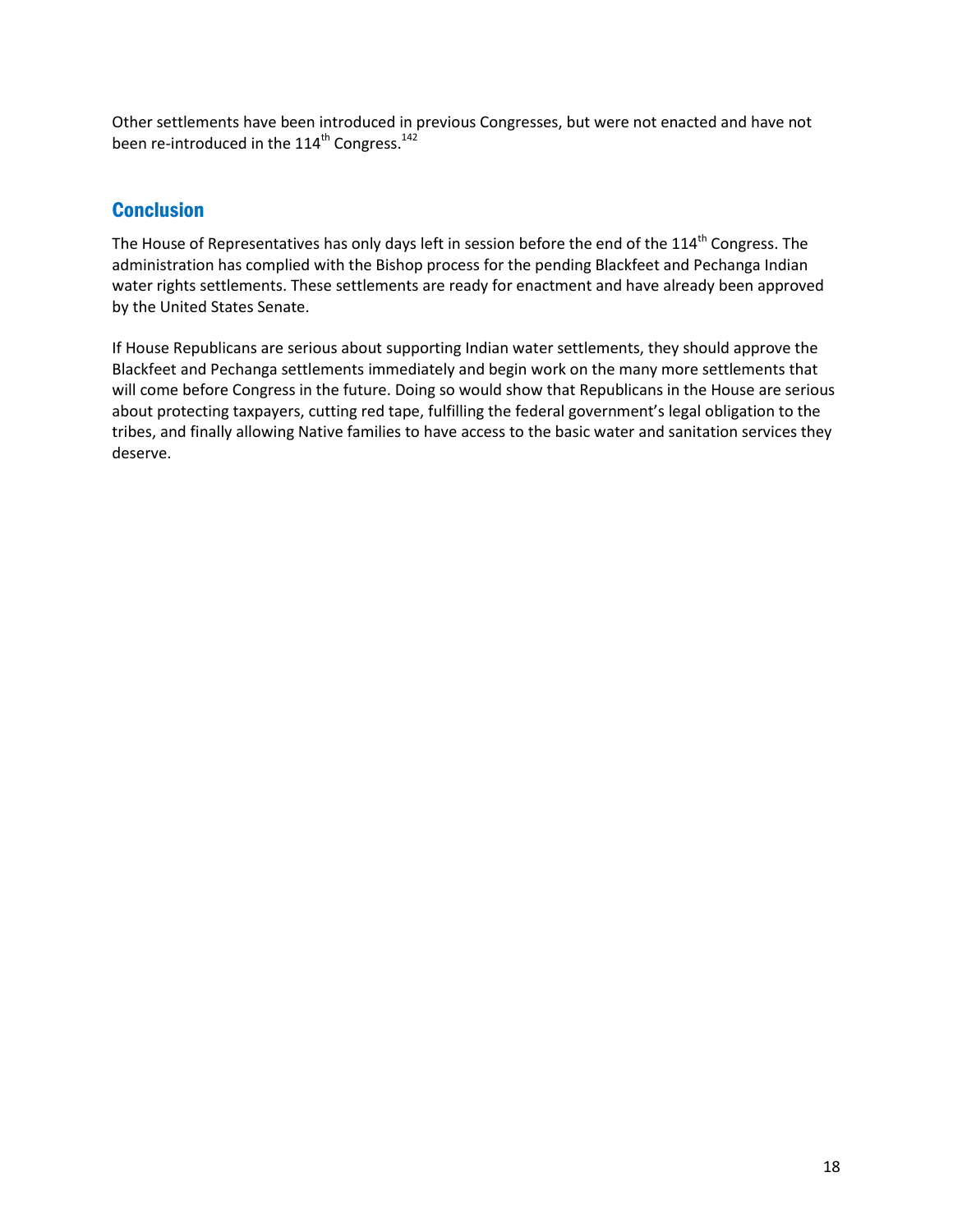#### **NOTES**

 $\overline{a}$ 

 $^1$  These homes are ranked as deficiency levels 2-5. Email from Indian Health Service to House Committee on Natural Resources Minority Staff on August 2, 2016; *see also* Indian Health Service, *Fiscal Year 2017: Justification of Estimates for Appropriations Committees*, Department of Health and Human Services, CJ-169 (Jan. 11, 2016),

[https://www.ihs.gov/budgetformulation/includes/themes/newihstheme/documents/FY2017CongressionalJustification.pdf.](https://www.ihs.gov/budgetformulation/includes/themes/newihstheme/documents/FY2017CongressionalJustification.pdf) In the United States as a whole, less than 1% of homes lack some or all sanitation facilities. American Housing Survey, *AHS 2013 National Summary Tables*, U.S. Census Bureau, [http://www.census.gov/programs-surveys/ahs/data/2013/ahs-2013-summary](http://www.census.gov/programs-surveys/ahs/data/2013/ahs-2013-summary-tables/national-summary-report-and-tables---ahs-2013.html)[tables/national-summary-report-and-tables---ahs-2013.html](http://www.census.gov/programs-surveys/ahs/data/2013/ahs-2013-summary-tables/national-summary-report-and-tables---ahs-2013.html) (last visited Aug. 8, 2016) (putting the number at less than 0.2% of homes when exclusive use homes are excluded); s*ee also Meeting the Access Goal*, U.S. Environmental Protection Agency 4 (2008)[, https://www.epa.gov/sites/production/files/2015-07/documents/meeting-the-access-goal-strategies-for-increasing](https://www.epa.gov/sites/production/files/2015-07/documents/meeting-the-access-goal-strategies-for-increasing-access-to-safe-drinking-water-and-wastewater-treatment-american-indian-alaska-native-villages.pdf)[access-to-safe-drinking-water-and-wastewater-treatment-american-indian-alaska-native-villages.pdf](https://www.epa.gov/sites/production/files/2015-07/documents/meeting-the-access-goal-strategies-for-increasing-access-to-safe-drinking-water-and-wastewater-treatment-american-indian-alaska-native-villages.pdf) (finding that 0.6% of non-

Native homes in the United States lacked safe drinking water and safe wastewater disposal infrastructure as of 2005). 2 Email from Indian Health Service to House Committee on Natural Resources Minority Staff on August 2, 2016; *see also* Indian Health Service, *Fiscal Year 2017: Justification of Estimates for Appropriations Committees*, Department of Health and Human Services, CJ-169 (Jan. 11, 2016),

[https://www.ihs.gov/budgetformulation/includes/themes/newihstheme/documents/FY2017CongressionalJustification.pdf.](https://www.ihs.gov/budgetformulation/includes/themes/newihstheme/documents/FY2017CongressionalJustification.pdf) These homes are ranked as deficiency levels 2-5.

3 *AHS 2015 National Summary Tables*, U.S. Census Bureau,

[https://factfinder.census.gov/faces/tableservices/jsf/pages/productview.xhtml?pid=ACS\\_15\\_1YR\\_S2504&prodType=table](https://factfinder.census.gov/faces/tableservices/jsf/pages/productview.xhtml?pid=ACS_15_1YR_S2504&prodType=table) (last visited Sept. 30, 2016) (putting the number at less than 0.4% of homes when exclusive use homes are excluded); s*ee also Meeting the Access Goal*, U.S. Environmental Protection Agency 4 (2008)[, https://www.epa.gov/sites/production/files/2015-](https://www.epa.gov/sites/production/files/2015-07/documents/meeting-the-access-goal-strategies-for-increasing-access-to-safe-drinking-water-and-wastewater-treatment-american-indian-alaska-native-villages.pdf) [07/documents/meeting-the-access-goal-strategies-for-increasing-access-to-safe-drinking-water-and-wastewater-treatment](https://www.epa.gov/sites/production/files/2015-07/documents/meeting-the-access-goal-strategies-for-increasing-access-to-safe-drinking-water-and-wastewater-treatment-american-indian-alaska-native-villages.pdf)[american-indian-alaska-native-villages.pdf](https://www.epa.gov/sites/production/files/2015-07/documents/meeting-the-access-goal-strategies-for-increasing-access-to-safe-drinking-water-and-wastewater-treatment-american-indian-alaska-native-villages.pdf) (finding that 0.6% of non-Native homes in the United States lacked safe drinking water and safe wastewater disposal infrastructure as of 2005).

4 U.S. Census Bureau, *United States: 2010 Summary Population and Housing Characteristics*, U.S. Department of Commerce, table 36 (2013), [http://www.census.gov/prod/cen2010/cph-1-1.pdf.](http://www.census.gov/prod/cen2010/cph-1-1.pdf)

5 Terri Ludwig, *The Hidden Housing Crisis in Indian Country*, The Huffington Post (May 2, 2013),

[http://www.huffingtonpost.com/terri-ludwig/native-american-housing\\_b\\_3193289.html.](http://www.huffingtonpost.com/terri-ludwig/native-american-housing_b_3193289.html) 

6 Email from Indian Health Service to House Committee on Natural Resources Minority Staff on August 4, 2016; *see also* 25 U.S.C. § 1632,

[https://www.ihs.gov/ihcia/includes/themes/newihstheme/display\\_objects/documents/home/USCode\\_Title25\\_Chapter%2018.](https://www.ihs.gov/ihcia/includes/themes/newihstheme/display_objects/documents/home/USCode_Title25_Chapter%2018.pdf) [pdf.](https://www.ihs.gov/ihcia/includes/themes/newihstheme/display_objects/documents/home/USCode_Title25_Chapter%2018.pdf) Examples drawn from Indian Health Service, *SDS Guidelines—Appendix E: Guidance on Assigning Deficiency Levels*,

Department of Health and Human Services (April 2003), provided via email from Indian Health Service on August 16, 2016. 7 Indian Health Service, *SDS Guidelines—Appendix E: Guidance on Assigning Deficiency Levels*, Department of Health and

Human Services (April 2003), provided via email from Indian Health Service on August 16, 2016.

8 ECHO, *Analyze Trends: Drinking Water Dashboard*, Environmental Protection Agency,

[https://echo.epa.gov/trends/comparative-maps-dashboards/drinking-water-](https://echo.epa.gov/trends/comparative-maps-dashboards/drinking-water-dashboard?region=&view=performance&criteria=adv&tribe=All)

[dashboard?region=&view=performance&criteria=adv&tribe=All](https://echo.epa.gov/trends/comparative-maps-dashboards/drinking-water-dashboard?region=&view=performance&criteria=adv&tribe=All) (last visited Aug. 8, 2016).

9 *Fiscal Year 2017 Indian Country Budget Request: Upholding the Promises Respecting Tribal Governance: For the Good of the People*, National Congress of American Indians 94 (2016), [http://www.ncai.org/resources/ncai-publications/NCAI-2017-](http://www.ncai.org/resources/ncai-publications/NCAI-2017-BudgetReport-Layout-FINAL.pdf)

[BudgetReport-Layout-FINAL.pdf](http://www.ncai.org/resources/ncai-publications/NCAI-2017-BudgetReport-Layout-FINAL.pdf) (stating that "Tribal compliance with drinking water standards is consistently below those of other community water systems due to lack of funding for operations and maintenance."). This finding was confirmed in a call between the Environmental Protection Agency and the House Committee on Natural Resources Minority Staff on July 26, 2016. <sup>10</sup> *See, e.g.*, *Taxation*, National Congress of American Indians[, http://www.ncai.org/policy-issues/tribal-governance/taxation](http://www.ncai.org/policy-issues/tribal-governance/taxation)

(Aug. 11, 2016).

<sup>11</sup> *See Drinking Water State Revolving Fund (DWSRF)*, U.S. Environmental Protection Agency,

<https://www.epa.gov/drinkingwatersrf> (last visited Aug. 11, 2016); *Clean Water State Revolving Fund (CWSRF)*, U.S. Environmental Protection Agency,<https://www.epa.gov/cwsrf> (last visited Aug. 11, 2016).

<sup>12</sup> Fiscal Year 2017 Indian Country Budget Request: Upholding the Promises Respecting Tribal Governance: For the Good of the *People*, National Congress of American Indians 94 (2016), [http://www.ncai.org/resources/ncai-publications/NCAI-2017-](http://www.ncai.org/resources/ncai-publications/NCAI-2017-BudgetReport-Layout-FINAL.pdf) [BudgetReport-Layout-FINAL.pdf.](http://www.ncai.org/resources/ncai-publications/NCAI-2017-BudgetReport-Layout-FINAL.pdf)

<sup>13</sup> *Fiscal Year 2017 Indian Country Budget Request: Upholding the Promises Respecting Tribal Governance: For the Good of the People*, National Congress of American Indians 94 (2016), [http://www.ncai.org/resources/ncai-publications/NCAI-2017-](http://www.ncai.org/resources/ncai-publications/NCAI-2017-BudgetReport-Layout-FINAL.pdf) [BudgetReport-Layout-FINAL.pdf.](http://www.ncai.org/resources/ncai-publications/NCAI-2017-BudgetReport-Layout-FINAL.pdf)

<sup>14</sup> *See, e.g.*, National Institutes of Health, *1974: Families with Sanitary Sewer, Clean Water Are Healthier*, Department of Health & Human Services, <https://www.nlm.nih.gov/nativevoices/timeline/605.html> (last visited Aug. 8, 2016) (noting that the Comptroller General reported to Congress in 1974 that "American Indian and Alaska Native families who live in healthful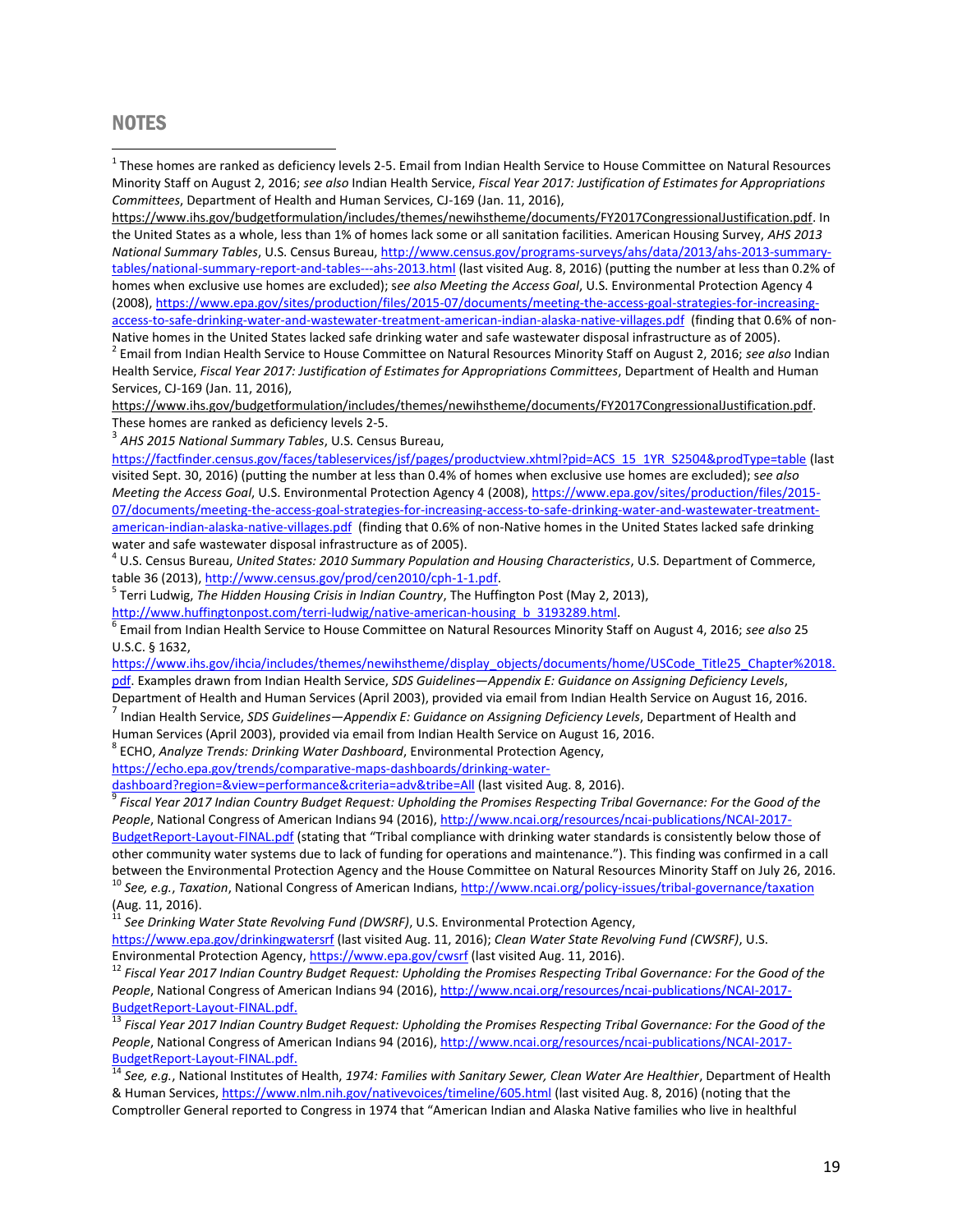homes, with sanitary sewage disposal and safe piped water, place fewer demands on the Indian Health Service's primary health care delivery system than families living in unhealthful conditions"); National Institutes of Health, *1988: Clean Drinking Water, Sanitary Sewers Reduce American Indian Deaths*, Department of Health & Human Services,

<https://www.nlm.nih.gov/nativevoices/timeline/564.html> (last visited Aug. 8, 2016) (noting that in 1988 improvements in clean drinking water and sanitary sewers were linked to a reduction in American Indian deaths); *Safe Water and Waste Disposal Facilities*, U.S. Indian Health Service,<https://www.ihs.gov/newsroom/factsheets/safewater/> (last visited Sep. 12, 2016).

<sup>15</sup> *Safe Water and Waste Disposal Facilities*, U.S. Indian Health Service,<https://www.ihs.gov/newsroom/factsheets/safewater/> (last visited Sep. 12, 2016).

<sup>16</sup> Thomas W. Hennessy, Troy Ritter, Robert C. Holman, Dana L. Bruden, Krista L. Yorita, Lisa Bulkow, James E. Cheek, Rosalyn J. Singleton, and Jeff Smith, *The Relationship Between In-Home Water Service and the Risk of Respiratory Tract, Skin, and Gastrointestinal Tract Infections Among Rural Alaska Natives*, 98(11) American Journal of Public Health 2072-2078 (Nov. 2008), [http://www.ncbi.nlm.nih.gov/pmc/articles/PMC2636427/.](http://www.ncbi.nlm.nih.gov/pmc/articles/PMC2636427/)

<sup>17</sup> Thomas W. Hennessy, Troy Ritter, Robert C. Holman, Dana L. Bruden, Krista L. Yorita, Lisa Bulkow, James E. Cheek, Rosalyn J. Singleton, and Jeff Smith, *The Relationship Between In-Home Water Service and the Risk of Respiratory Tract, Skin, and Gastrointestinal Tract Infections Among Rural Alaska Natives*, 98(11) American Journal of Public Health 2072-2078 (Nov. 2008), [http://www.ncbi.nlm.nih.gov/pmc/articles/PMC2636427/.](http://www.ncbi.nlm.nih.gov/pmc/articles/PMC2636427/)

<sup>18</sup> Catherine J. Botzum, et al., *Uranium Contamination in Drinking Water in Pine Ridge Reservation, Southwester South Dakota*, 2011 GSA Annual Meeting (2011),<http://www.nrc.gov/docs/ML1526/ML15261A863.pdf> (finding uranium contamination in drinking water); Allen J. Heakin, *Water Quality of Selected Springs and Public-Supply Wells, Pine Ridge Indian Reservation, South Dakota, 1992-97*, U.S. Geological Survey Water-Resources Investigations Report 99-4063 (2000),

<http://pubs.usgs.gov/wri/wri994063/wri994063.pdf> (finding lead, arsenic, bacteria, uranium and other contaminants in springs and public-supply wells in Pine Ridge); Carson Vaughan, *Natives Struggle To Stay One With the Land*, Native Daughters, University of Nebraska-Lincoln,

<http://cojmc.unl.edu/nativedaughters/environmentalists/natives-struggle-to-stay-one-with-the-land> (last visited Aug. 8, 2016); *see also* Charmaine White Face, *Report on Water Tests for Radioactive Contamination*, Defenders of the Black Hills (March 2011)[, http://www.defendblackhills.org/document/waterreport32011.pdf](http://www.defendblackhills.org/document/waterreport32011.pdf) (finding radioactive contaminants in tested water sources);.

<sup>19</sup> Mission 2012: Clean Water, *Reservation Water Rights*, Massachusetts Institute of Technology,

 $\overline{\phantom{a}}$ 

<http://web.mit.edu/12.000/www/m2012/finalwebsite/problem/waterrights.shtml> (last visited Aug. 8, 2016). <sup>20</sup> Lorna Fewtrell, *Drinking-Water Nitrate, Methemoglobinemia, and Global Burden of Disease: A Discussion*, 112(14)

Environmental Health Perspectives 1371-1374 (Oct. 2004), [http://www.ncbi.nlm.nih.gov/pmc/articles/PMC1247562/.](http://www.ncbi.nlm.nih.gov/pmc/articles/PMC1247562/) 

<sup>21</sup> Melynda Harrison, *MSU/Crow Project Helps Diagnose Water Issues on Reservation* (Aug. 11, 2010),

[http://www.montana.edu/news/8686/msu-crow-project-helps-diagnose-water-issues-on-reservation.](http://www.montana.edu/news/8686/msu-crow-project-helps-diagnose-water-issues-on-reservation) <sup>22</sup> Melynda Harrison, *MSU/Crow Project Helps Diagnose Water Issues on Reservation* (Aug. 11, 2010),

[http://www.montana.edu/news/8686/msu-crow-project-helps-diagnose-water-issues-on-reservation;](http://www.montana.edu/news/8686/msu-crow-project-helps-diagnose-water-issues-on-reservation) Margaret J. Eggers et al., *Potential Health Risks from Uranium in Home Well Water: An Investigation by the Apsaalooke (Crow) Tribal Research Group*, 5 Geosciences 67-94 (2015), [http://www.mdpi.com/2076-3263/5/1/67/pdf.](http://www.mdpi.com/2076-3263/5/1/67/pdf) 

<sup>23</sup> Kim NH, Mason CC, Nelson RG, Afton SE, Essader AS, Medlin JE, Levine KE, Hoppin JA, Lin C, Knowler WC, Sandler DP., *Arsenic exposure and incidence of type 2 diabetes in Southwestern American Indians,* American Journal of Epidemiology. 2013 May 1;177(9):962-9, http://www.ncbi.nlm.nih.gov/pmc/articles/PMC4023294/

<sup>24</sup> National Institutes of Health, *2005: U.S. Spends More on Health Care for Prisoners Than Indians*, Department of Health & Human Services[, https://www.nlm.nih.gov/nativevoices/timeline/620.html](https://www.nlm.nih.gov/nativevoices/timeline/620.html) (last visited Aug. 8, 2016). This right stems from the federal government's trust obligation to tribal nations.

<sup>25</sup> National Institutes of Health, *2009: Reservation Clinics, Hospitals Overcrowded and In Need of Repair*, Department of Health & Human Services, <https://www.nlm.nih.gov/nativevoices/timeline/610.html> (last visited Aug. 8, 2016).

<sup>26</sup> Data provided by the Congressional Research Service based on information from the Indian Health Service. Email from Congressional Research Service to House Committee on Natural Resources Minority Staff on August 8, 2016. *See also Fiscal Year 2017 Indian Country Budget Request: Upholding the Promises Respecting Tribal Governance: For the Good of the People*, National Congress of American Indians 53 (2016)[, http://www.ncai.org/resources/ncai-publications/NCAI-2017-BudgetReport-](http://www.ncai.org/resources/ncai-publications/NCAI-2017-BudgetReport-Layout-FINAL.pdf)[Layout-FINAL.pdf](http://www.ncai.org/resources/ncai-publications/NCAI-2017-BudgetReport-Layout-FINAL.pdf) (providing similar numbers); Truffer, C., Wolfe, C., Rennie, K., *2015 Actuarial Report on the Financial Outlook for Medicaid,* Centers for Medicare and Medicaid Services, [https://www.medicaid.gov/medicaid-chip-program-information/by](https://www.medicaid.gov/medicaid-chip-program-information/by-topics/financing-and-reimbursement/downloads/medicaid-actuarial-report-2015.pdf)[topics/financing-and-reimbursement/downloads/medicaid-actuarial-report-2015.pdf](https://www.medicaid.gov/medicaid-chip-program-information/by-topics/financing-and-reimbursement/downloads/medicaid-actuarial-report-2015.pdf) (last visited September 12, 2016).

<sup>27</sup> The Stream Team, *A Radioactive Legacy on Native American Lands*, Al Jazeera America (Aug. 23, 2013), [http://america.aljazeera.com/watch/shows/the-stream/the-stream-officialblog/2013/8/23/a-radioactive](http://america.aljazeera.com/watch/shows/the-stream/the-stream-officialblog/2013/8/23/a-radioactive-legacyonnativeamericanland.html)[legacyonnativeamericanland.html.](http://america.aljazeera.com/watch/shows/the-stream/the-stream-officialblog/2013/8/23/a-radioactive-legacyonnativeamericanland.html)

<sup>28</sup> *Cleaning Up Abandoned Uranium Mines*, U.S. Environmental Protection Agency, [https://www.epa.gov/navajo-nation](https://www.epa.gov/navajo-nation-uranium-cleanup/cleaning-abandoned-uranium-mines)[uranium-cleanup/cleaning-abandoned-uranium-mines](https://www.epa.gov/navajo-nation-uranium-cleanup/cleaning-abandoned-uranium-mines) (last updated Aug. 2, 2016).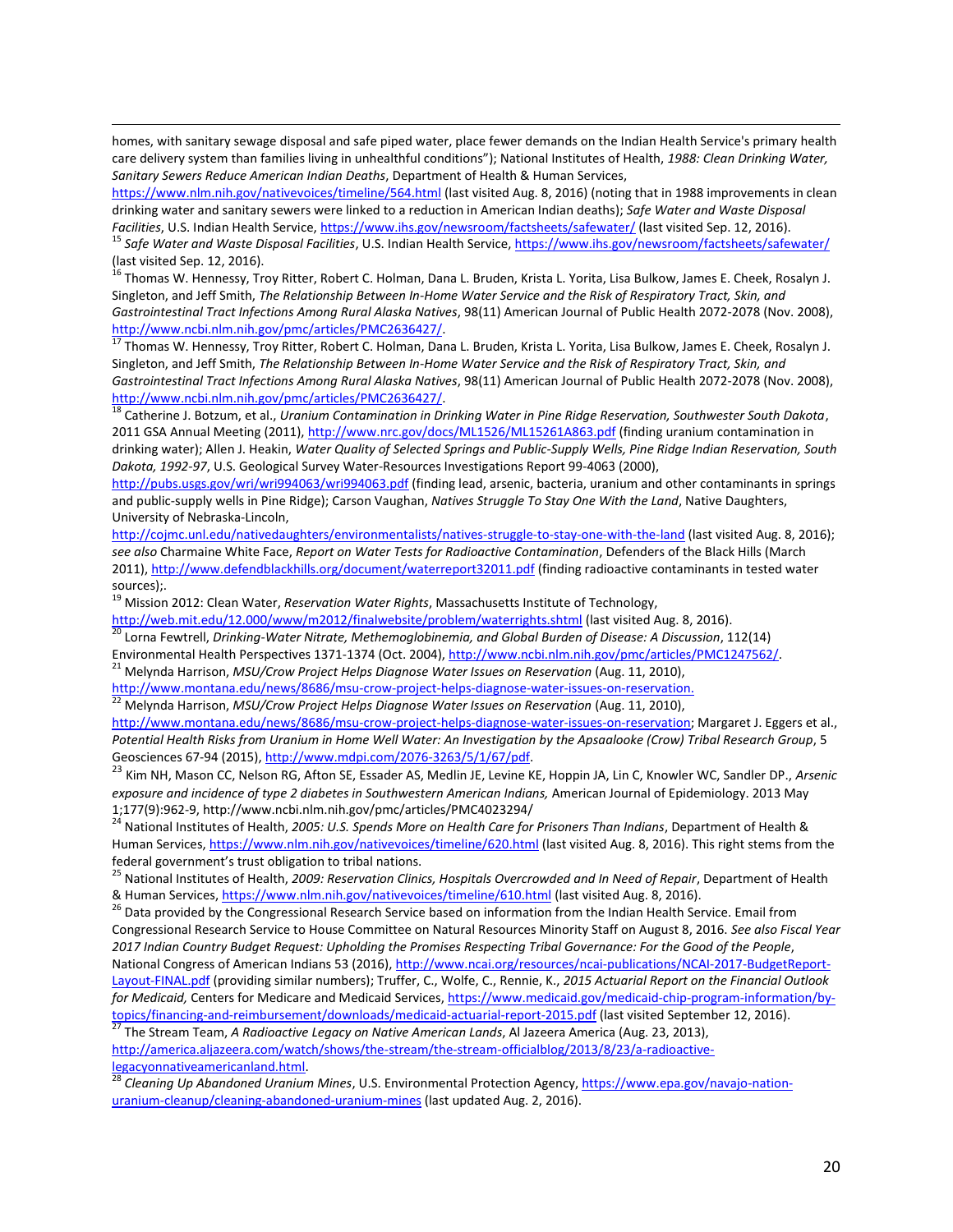<sup>29</sup> Cleaning Up Abandoned Uranium Mines, U.S. Environmental Protection Agency, <u>https://www.epa.gov/navajo-nation-</u> [uranium-cleanup/cleaning-abandoned-uranium-mines](https://www.epa.gov/navajo-nation-uranium-cleanup/cleaning-abandoned-uranium-mines) (last updated Aug. 2, 2016).

 $\overline{\phantom{a}}$ 

 $31$  In 1979 when one dam holding radioactive tailings collapsed, radioactive sludge and water contaminated 80 miles of riverbed along with the surrounding land, groundwater and air. The Stream Team, *A Radioactive Legacy on Native American Lands*, Al Jazeera America (Aug. 23, 2013), [http://america.aljazeera.com/watch/shows/the-stream/the-stream-officialblog/2013/8/23/a](http://america.aljazeera.com/watch/shows/the-stream/the-stream-officialblog/2013/8/23/a-radioactive-legacyonnativeamericanland.html)[radioactive-legacyonnativeamericanland.html.](http://america.aljazeera.com/watch/shows/the-stream/the-stream-officialblog/2013/8/23/a-radioactive-legacyonnativeamericanland.html) 

<sup>32</sup> *See*, *e.g.*, Air & Radiation, *Radionuclides (Including Radon, Radium and Uranium)*, U.S. Environmental Protection Agency, <https://www3.epa.gov/airtoxics/hlthef/radionuc.html> (last updated in Jan. 2000); Brandon Loomis, *Abandoned Uranium Mines Continue to Haunt Navajos on Reservation*, The Arizona Republic (Aug. 4, 2014),

[http://www.azcentral.com/story/news/arizona/investigations/2014/08/04/uranium-mining-navajos-devastating-health](http://www.azcentral.com/story/news/arizona/investigations/2014/08/04/uranium-mining-navajos-devastating-health-effects/13591333/)[effects/13591333/.](http://www.azcentral.com/story/news/arizona/investigations/2014/08/04/uranium-mining-navajos-devastating-health-effects/13591333/) One study found that Navajo uranium miners have a lung cancer rate that is close to 29 times that of Navajos who did not work in mines. Brandon Loomis, *Abandoned Uranium Mines Continue to Haunt Navajos on Reservation*, The Arizona Republic (Aug. 4, 2014), [http://www.azcentral.com/story/news/arizona/investigations/2014/08/04/uranium](http://www.azcentral.com/story/news/arizona/investigations/2014/08/04/uranium-mining-navajos-devastating-health-effects/13591333/)[mining-navajos-devastating-health-effects/13591333/;](http://www.azcentral.com/story/news/arizona/investigations/2014/08/04/uranium-mining-navajos-devastating-health-effects/13591333/) Doug Brugge & Rob Goble, *The History of Uranium Mining and the Navajo People*, American Journal of Public Health (September 2002)[, http://www.ncbi.nlm.nih.gov/pmc/articles/PMC3222290/;](http://www.ncbi.nlm.nih.gov/pmc/articles/PMC3222290/) Gilliland FD, et al., *Uranium Mining and Lung Cancer Among Navajo Men in New Mexico and Arizona, 1969 to 1993*, 42 Journal of Occupational and Environmental Medicine 278–283 (2000)[, http://www.ncbi.nlm.nih.gov/pubmed/10738707.](http://www.ncbi.nlm.nih.gov/pubmed/10738707)

<sup>33</sup> *Providing Safe Drinking Water in Areas with Abandoned Uranium Mines*, U.S. Environmental Protection Agency, <https://www.epa.gov/navajo-nation-uranium-cleanup/providing-safe-drinking-water-areas-abandoned-uranium-mines> (last updated Aug. 4, 2016).

<sup>34</sup> Providing Safe Drinking Water in Areas with Abandoned Uranium Mines, U.S. Environmental Protection Agency, <https://www.epa.gov/navajo-nation-uranium-cleanup/providing-safe-drinking-water-areas-abandoned-uranium-mines> (last updated Aug. 4, 2016). Not all of the water sources tested are used for human consumption; some are only used for livestock consumption. More than 12 percent of the water sources sampled exceeded other federal drinking water standards. For example, a 2008 study by the U.S. Environmental Protection Agency found that over 70 percent—34 out of the 48—of water sources sampled exceeded the action levels for contaminants such as aluminum, arsenic, copper, iron, lead, manganese, selenium, and uranium. Superfund Technical Assessment and Response Team Region 9, *Navajo Nation Drinking Water Source Sampling, February-March 2008*, U.S. Environmental Protection Agency (Aug. 28, 2008),

[https://www.epa.gov/sites/production/files/2016-06/documents/2008-08-28-navajo-drinking-water-source-sampling.pdf;](https://www.epa.gov/sites/production/files/2016-06/documents/2008-08-28-navajo-drinking-water-source-sampling.pdf) *see also* James VanDerslice, *Drinking Water Infrastructure and Environmental Disparities: Evidence and Methodological Considerations*, 101(Suppl 1) American Journal of Public Health S109-S114 (Dec. 2011),

<http://www.ncbi.nlm.nih.gov/pmc/articles/PMC3222486/> (discussing other sampling results).

<sup>35</sup> Drinking Water Office Region 9, *Navajo Nation Unregulated Water Source Sampling Results: October 2009 Sampling Event*, U.S. Environmental Protection Agency (Aug. 2010)[, https://www.epa.gov/sites/production/files/2016-06/documents/2010-08-](https://www.epa.gov/sites/production/files/2016-06/documents/2010-08-01-navajo-water-sample-results-final-report.pdf) [01-navajo-water-sample-results-final-report.pdf.](https://www.epa.gov/sites/production/files/2016-06/documents/2010-08-01-navajo-water-sample-results-final-report.pdf)

<sup>36</sup> Ground Water and Drinking Water, *Table of Regulated Drinking Water Contaminants*, U.S. Environmental Protection Agency, <https://www.epa.gov/ground-water-and-drinking-water/table-regulated-drinking-water-contaminants> (last visited Aug. 8, 2016).

<sup>37</sup> Brandon Loomis, *Abandoned Uranium Mines Continue to Haunt Navajos on Reservation*, The Arizona Republic (Aug. 4, 2014), [http://www.azcentral.com/story/news/arizona/investigations/2014/08/04/uranium-mining-navajos-devastating-health](http://www.azcentral.com/story/news/arizona/investigations/2014/08/04/uranium-mining-navajos-devastating-health-effects/13591333/)[effects/13591333/;](http://www.azcentral.com/story/news/arizona/investigations/2014/08/04/uranium-mining-navajos-devastating-health-effects/13591333/) Brandon Loomis, *With Uranium Poisoning Wells, Navajos Must Drive Miles to Get Drinking Water*, The Arizona Republic (Aug. 5, 2014), [http://www.azcentral.com/story/news/arizona/investigations/2014/08/05/uranium-mining](http://www.azcentral.com/story/news/arizona/investigations/2014/08/05/uranium-mining-poison-wells-safe-drinking-water/13635345/)[poison-wells-safe-drinking-water/13635345/.](http://www.azcentral.com/story/news/arizona/investigations/2014/08/05/uranium-mining-poison-wells-safe-drinking-water/13635345/)<br>38 Broad is:

<sup>38</sup> Brandon Loomis, *Abandoned uranium mines continue to haunt Navajos on reservation*, The Arizona Republic (Aug. 5, 2014), [http://www.azcentral.com/story/news/arizona/investigations/2014/08/04/uranium-mining-navajos-devastating-health-](http://www.azcentral.com/story/news/arizona/investigations/2014/08/04/uranium-mining-navajos-devastating-health-effects/13591333/) $\frac{effects/13591333/8}{\text{effects}/13591333/8}$ 

<sup>39</sup> Brandon Loomis, *With Uranium Poisoning Wells, Navajos Must Drive Miles to Get Drinking Water*, The Arizona Republic (Aug. 5, 2014), [http://www.azcentral.com/story/news/arizona/investigations/2014/08/05/uranium-mining-poison-wells-safe](http://www.azcentral.com/story/news/arizona/investigations/2014/08/05/uranium-mining-poison-wells-safe-drinking-water/13635345/)[drinking-water/13635345/.](http://www.azcentral.com/story/news/arizona/investigations/2014/08/05/uranium-mining-poison-wells-safe-drinking-water/13635345/) 

<sup>40</sup> Kit O'Connell, Native Communities across North America Lack Access to Clean Water, MintPress News (Oct. 12, 2015), [http://www.mintpressnews.com/native-communities-across-north-america-lack-access-to-clean-water/210252/;](http://www.mintpressnews.com/native-communities-across-north-america-lack-access-to-clean-water/210252/) USGS Water Science School, *Water Questions & Answers*, U.S. Geological Survey[, http://water.usgs.gov/edu/qa-home-percapita.html](http://water.usgs.gov/edu/qa-home-percapita.html) (last updated May 2, 2016).

<sup>30</sup> Brandon Loomis, *Abandoned Uranium Mines Continue to Haunt Navajos on Reservation*, The Arizona Republic (Aug. 4, 2014), [http://www.azcentral.com/story/news/arizona/investigations/2014/08/04/uranium-mining-navajos-devastating-health](http://www.azcentral.com/story/news/arizona/investigations/2014/08/04/uranium-mining-navajos-devastating-health-effects/13591333/)[effects/13591333/.](http://www.azcentral.com/story/news/arizona/investigations/2014/08/04/uranium-mining-navajos-devastating-health-effects/13591333/)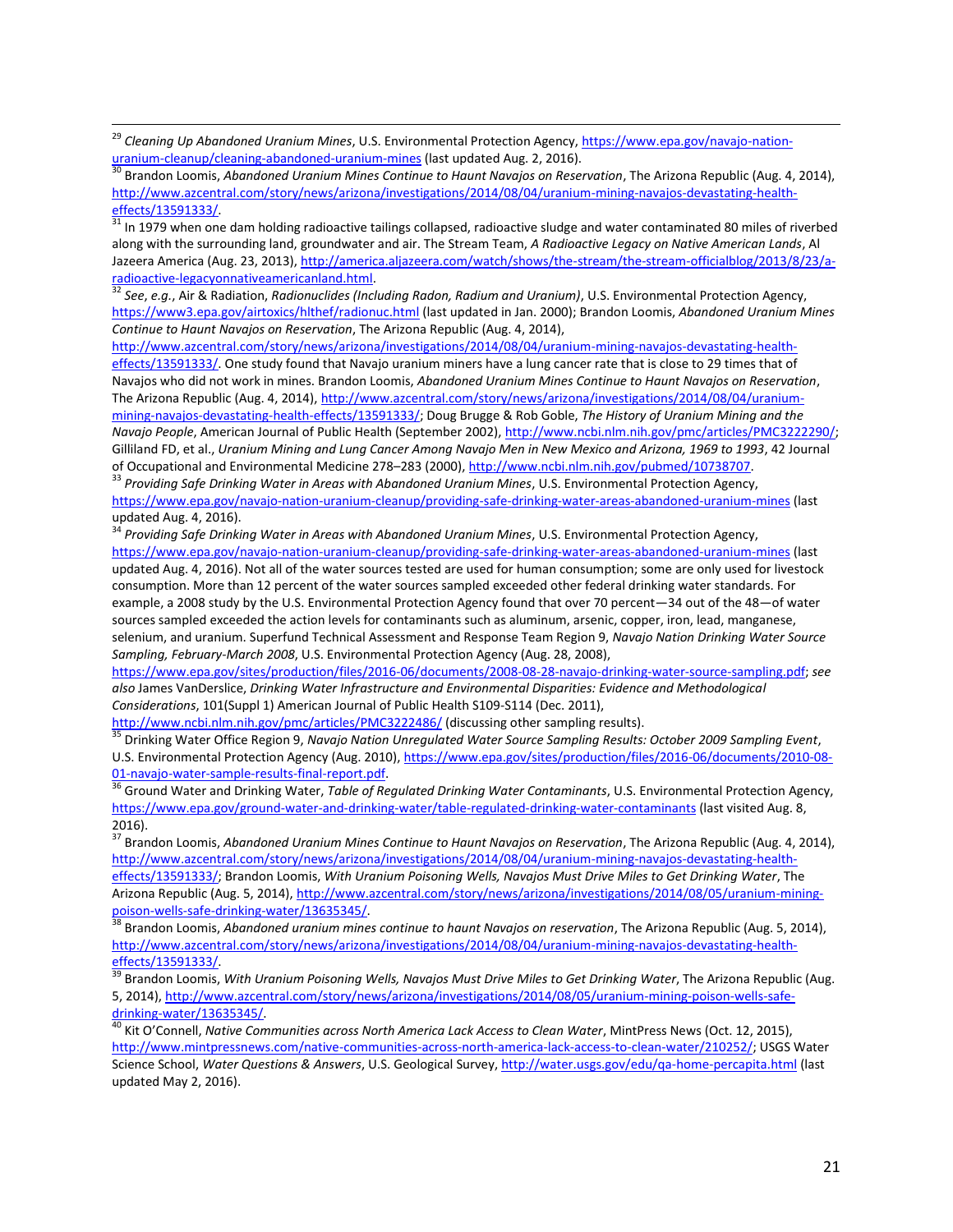<sup>41</sup> Kit O'Connell, *Native Communities Across North America Lack Access to Clean Water*, MintPress News (Oct. 12, 2015), [http://www.mintpressnews.com/native-communities-across-north-america-lack-access-to-clean-water/210252/;](http://www.mintpressnews.com/native-communities-across-north-america-lack-access-to-clean-water/210252/) Brandon Loomis, *With Uranium Poisoning Wells, Navajos Must Drive Miles to Get Drinking Water*, The Arizona Republic (Aug. 5, 2014), [http://www.azcentral.com/story/news/arizona/investigations/2014/08/05/uranium-mining-poison-wells-safe-drinking](http://www.azcentral.com/story/news/arizona/investigations/2014/08/05/uranium-mining-poison-wells-safe-drinking-water/13635345/)[water/13635345/.](http://www.azcentral.com/story/news/arizona/investigations/2014/08/05/uranium-mining-poison-wells-safe-drinking-water/13635345/)

<sup>42</sup> Brandon Loomis, *With Uranium Poisoning Wells, Navajos Must Drive Miles to Get Drinking Water*, The Arizona Republic (Aug. 5, 2014), [http://www.azcentral.com/story/news/arizona/investigations/2014/08/05/uranium-mining-poison-wells-safe](http://www.azcentral.com/story/news/arizona/investigations/2014/08/05/uranium-mining-poison-wells-safe-drinking-water/13635345/)[drinking-water/13635345/.](http://www.azcentral.com/story/news/arizona/investigations/2014/08/05/uranium-mining-poison-wells-safe-drinking-water/13635345/)

<sup>43</sup> *See 2014 Native Youth Report*, Executive Office of the President (Dec. 2014),

 $\overline{\phantom{a}}$ 

[https://www.whitehouse.gov/sites/default/files/docs/20141129nativeyouthreport\\_final.pdf;](https://www.whitehouse.gov/sites/default/files/docs/20141129nativeyouthreport_final.pdf) Lauren Camera, *Native American Students Left Behind: Native Youth Post the Worst Achievement Scores and Lowest Graduation Rates of Any Student Subgroup*, U.S. News (Nov. 6, 2015)[, http://www.usnews.com/news/articles/2015/11/06/native-american-students-left-behind.](http://www.usnews.com/news/articles/2015/11/06/native-american-students-left-behind) 

<sup>44</sup> See, e.g., Lauren Camera, *Native American Students Left Behind: Native Youth Post the Worst Achievement Scores and Lowest Graduation Rates of Any Student Subgroup*, U.S. News (Nov. 6, 2015),

<http://www.usnews.com/news/articles/2015/11/06/native-american-students-left-behind> for a description of some of the issues Native schools face.

<sup>45</sup> *2014 Native Youth Report*, Executive Office of the President 16-17 (Dec. 2014),

[https://www.whitehouse.gov/sites/default/files/docs/20141129nativeyouthreport\\_final.pdf](https://www.whitehouse.gov/sites/default/files/docs/20141129nativeyouthreport_final.pdf)

46 Statement of John Bezdek, Counselor to the Deputy Secretary, United States Department of the Interior Before the House Subcommittee on Water, Power and Oceans, Committee on Natural Resources Hearing on the Blackfeet Water Rights Settlement Act of 2016, at 4 (May 24, 2016),

http://naturalresources.house.gov/uploadedfiles/testimony\_bezdek\_h.r.\_\_\_\_.pdf; Interview with Heather Whiteman Runs Him, Staff Attorney, Native American Rights Fund, by House Committee on Natural Resources Minority Staff about the Crow Reservation. Many of the issues on the Crow Reservation took place before 2010. Congress approved the Crow Reservation's water settlement in 2010. The Crow Nation used funding provided through the settlement to fix issues with their municipal water system.

<sup>47</sup> Statement of John Bezdek, Counselor to the Deputy Secretary, United States Department of the Interior Before the House Subcommittee on Water, Power and Oceans, Committee on Natural Resources Hearing on the Blackfeet Water Rights Settlement Act of 2016, at 4 (May 24, 2016),

http://naturalresources.house.gov/uploadedfiles/testimony\_bezdek\_h.r.\_\_\_\_.pdf (the Blackfeet Tribe had to issue a "'boil order' for more than a decade in a major population center until the Tribe was able to cobble together grants, loans, and its own funds to update part of its system.").

<sup>48</sup> See, e.g., *Lack of Safe Water and Sanitation in Schools Affects Children's Learning—And Their Lives*, UNICEF, [http://www.unicef.org/media/media\\_53234.html](http://www.unicef.org/media/media_53234.html) (last updated April 5, 2010) discussing how lack of access to clean water and sanitation in schools in the developing world affects children's learning.

<sup>49</sup> *The Importance of Indian Water Rights Settlement Funding*, Western States Water Council & Native American Rights Fund (Oct. 2014)[, http://www.eenews.net/assets/2015/05/18/document\\_daily\\_02.pdf.](http://www.eenews.net/assets/2015/05/18/document_daily_02.pdf)

<sup>50</sup> *FFF: American Indian and Alaska Native Heritage Month: November 2015*, U.S. Census Bureau (Nov. 2, 2015), [http://www.census.gov/newsroom/facts-for-features/2015/cb15-ff22.html.](http://www.census.gov/newsroom/facts-for-features/2015/cb15-ff22.html)

<sup>51</sup> *FFF: American Indian and Alaska Native Heritage Month: November 2015*, U.S. Census Bureau (Nov. 2, 2015), [http://www.census.gov/newsroom/facts-for-features/2015/cb15-ff22.html.](http://www.census.gov/newsroom/facts-for-features/2015/cb15-ff22.html)

52 These states include Alaska, Arizona, California, Maine, Minnesota, Montana, New Mexico, North Dakota, South Dakota, and Utah. Office of the Assistant Secretary – Indian Affairs, *2013 American Indian Population and Labor Force Report*, U.S. Department of the Interior 10 (Jan. 16, 2014), [http://www.bia.gov/cs/groups/public/documents/text/idc1-024782.pdf.](http://www.bia.gov/cs/groups/public/documents/text/idc1-024782.pdf) 53 [http://www.nrcprograms.org/site/PageServer?pagename=naa\\_livingconditions.](http://www.nrcprograms.org/site/PageServer?pagename=naa_livingconditions)

<sup>54</sup> See, e.g., *The Poverty Cycle*, Running Strong for American Indian Youth, [http://indianyouth.org/american-indian-life/poverty](http://indianyouth.org/american-indian-life/poverty-cycle)[cycle](http://indianyouth.org/american-indian-life/poverty-cycle) (last visited Aug. 8, 2016); Trymaine Lee, *Pine Ridge: A Broken System Failing America's Most Forgotten Children*, MSNBC (May 28, 2014)[, http://www.msnbc.com/msnbc/failing-americas-most-forgotten-children;](http://www.msnbc.com/msnbc/failing-americas-most-forgotten-children) Office of the Assistant Secretary – Indian Affairs, *2013 American Indian Population and Labor Force Report*, U.S. Department of the Interior 42-25 (Jan. 16, 2014), [http://www.bia.gov/cs/groups/public/documents/text/idc1-024782.pdf;](http://www.bia.gov/cs/groups/public/documents/text/idc1-024782.pdf) Jens Manuel Krogstad, *One-in-Four Native Americans and Alaska Natives Are Living in Poverty*, Pew Research Center (June 13, 2014), [http://www.pewresearch.org/fact-](http://www.pewresearch.org/fact-tank/2014/06/13/1-in-4-native-americans-and-alaska-natives-are-living-in-poverty/)

[tank/2014/06/13/1-in-4-native-americans-and-alaska-natives-are-living-in-poverty/](http://www.pewresearch.org/fact-tank/2014/06/13/1-in-4-native-americans-and-alaska-natives-are-living-in-poverty/) (putting the poverty rate for Standing Rock Sioux Reservation at 43% in 2012); President Barack Obama, *On My Upcoming Trip to Indian Country*, Indian Country Today (June 5, 2015)[, https://indiancountrytodaymedianetwork.com/2014/06/05/my-upcoming-trip-indian-country](https://indiancountrytodaymedianetwork.com/2014/06/05/my-upcoming-trip-indian-country) (stating that poverty rates are nearly 60% in some places).

<sup>55</sup> For example, businesses on the Blackfeet Reservation in Montana have been disrupted in the past "because of the unreliability of municipal water systems." Statement of John Bezdek, Counselor to the Deputy Secretary, United States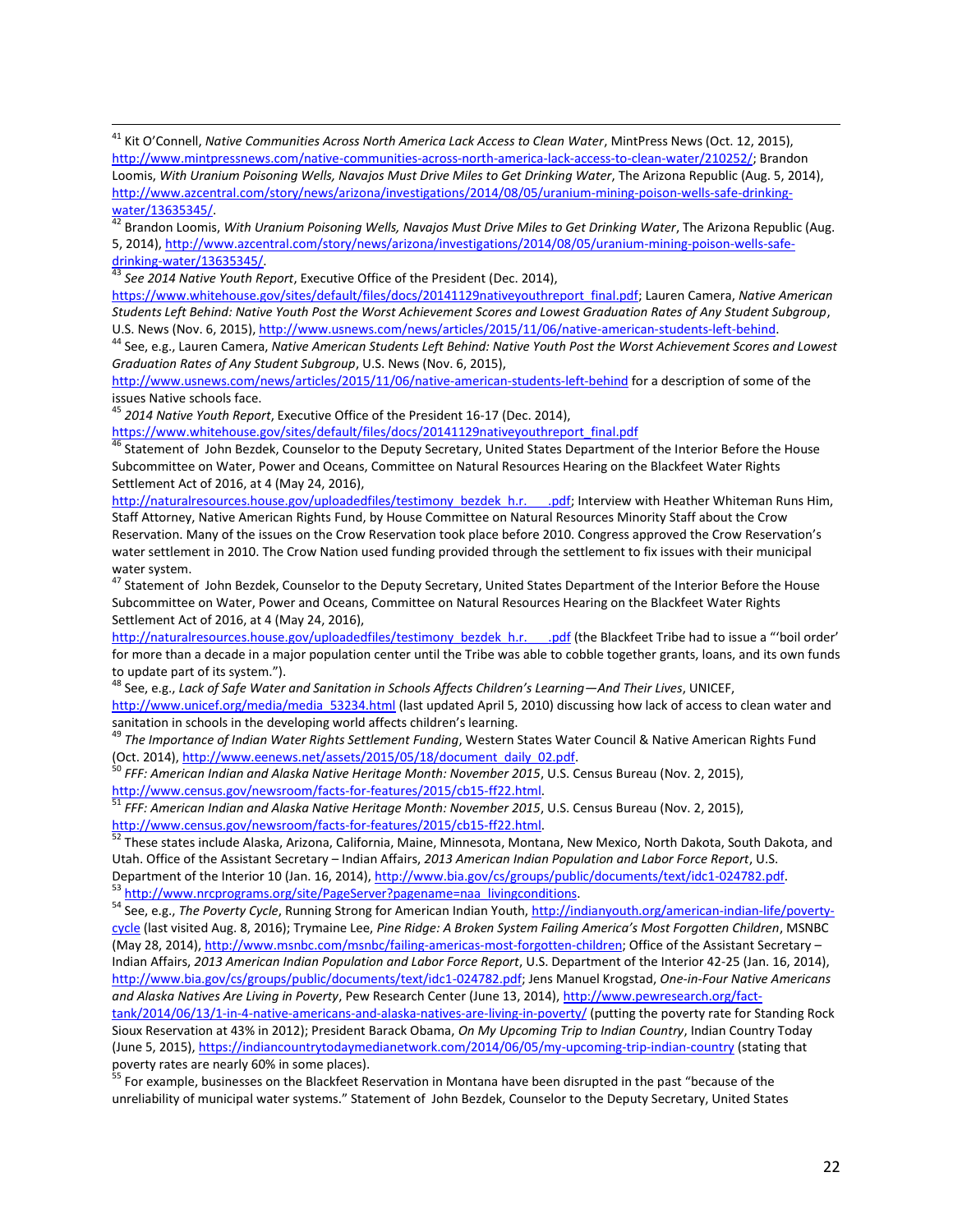Department of the Interior Before the House Subcommittee on Water, Power and Oceans, Committee on Natural Resources Hearing on the Blackfeet Water Rights Settlement Act of 2016, at 4 (May 24, 2016),

http://naturalresources.house.gov/uploadedfiles/testimony\_bezdek\_h.r. \_\_\_.pdf.

<sup>56</sup> See, e.g., *Economic Implications*, Growing Blue,<http://growingblue.com/implications-of-growth/economic-implications/> (last visited Aug. 8, 2016); Jessica McGlyn, *Water Valuation: Building the Business Case*, Growing Blue,

<http://growingblue.com/blog/economics/water-valuation-building-the-business-case/> (last visited Aug. 8, 2016). <sup>57</sup> Due to lack of water, the Tribe has been unable to act on hundreds of housing applications for tribal members. *The* 

*Importance of Indian Water Rights Settlement Funding*, Western States Water Council & Native American Rights Fund (Oct. 2014)[, http://www.eenews.net/assets/2015/05/18/document\\_daily\\_02.pdf.](http://www.eenews.net/assets/2015/05/18/document_daily_02.pdf) 

<sup>58</sup> *The Importance of Indian Water Rights Settlement Funding*, Western States Water Council & Native American Rights Fund (Oct. 2014)[, http://www.eenews.net/assets/2015/05/18/document\\_daily\\_02.pdf.](http://www.eenews.net/assets/2015/05/18/document_daily_02.pdf)

<sup>59</sup> *The Importance of Indian Water Rights Settlement Funding*, Western States Water Council & Native American Rights Fund (Oct. 2014)[, http://www.eenews.net/assets/2015/05/18/document\\_daily\\_02.pdf.](http://www.eenews.net/assets/2015/05/18/document_daily_02.pdf)

<sup>60</sup> Robert T. Anderson, *Indian Water Rights, Practical Reasoning, and Negotiated Settlements*, 98 Cal. L. Rev. 1133, 1157 (2010), [http://scholarship.law.berkeley.edu/californialawreview/vol98/iss4/3.](http://scholarship.law.berkeley.edu/californialawreview/vol98/iss4/3)

<sup>61</sup> Bureau of Indian Affairs, *Frequently Asked Questions*, Department of the Interior,<http://www.bia.gov/FAQs/> (last visited Oct. 6, 2016).

<sup>62</sup> Bureau of Indian Affairs, *Frequently Asked Questions*, Department of the Interior[, http://www.bia.gov/FAQs/](http://www.bia.gov/FAQs/) (last visited Oct. 6, 2016).

<sup>63</sup> Bonnie G. Colby, et al., *Negotiating Tribal Water Rights: Fulfilling Promises in the Arid West*, 10 (2005).

<sup>64</sup> Bonnie G. Colby, et al., *Negotiating Tribal Water Rights: Fulfilling Promises in the Arid West*, 10 (2005).

65 Winters v. United States, 207 U.S. 564 (1908); *see also* WILLIAM C. CANBY, JR., AMERICAN INDIAN LAW IN A NUTSHELL, 476 (5<sup>th</sup> ed., 2009).

 $^{66}$  William C. Canby, Jr., American Indian Law in a Nutshell, 478 ( $5^{\text{th}}$  ed., 2009).

<sup>67</sup> Arizona v. California, 373 U.S. 546, 600 (1963)

 $\overline{\phantom{a}}$ 

<sup>68</sup> It should be noted that the volume of water may also be measured by other standards, such as the "flows necessary to sustain a valuable species of fish relied upon by the tribe for sustenance." National Water Commission, *Water Policies for the*  Future: Final Report to the President and to the Congress of the United States 477 (1973).

 $^{69}$  United States v. Adair, 723 F.2d 1394 (9th Cir. 1984), cert. denied, 467 U.S. 1252.

 $^{70}$  Over 90 million acres of land were taken from tribes through various federal government policies in in the early 1900s. Today, the federal government holds approximately 56.2 million acres of land in trust. Bureau of Indian Affairs, *Frequently Asked Questions*, Department of the Interior,<http://www.bia.gov/FAQs/> (last visited Aug. 10, 2016).

 $^{71}$  William C. Canby, Jr., American Indian Law in a Nutshell, 473 (5 $^{\rm th}$  ed., 2009).

 $^{72}$  William C. Canby, Jr., American Indian Law in a Nutshell, 473 (5 $^{\rm th}$  ed., 2009).

 $^{73}$  William C. Canby, Jr., American Indian Law in a Nutshell, 474 ( $5^{\rm th}$  ed., 2009).

 $^{74}$  William C. Canby, Jr., American Indian Law in a Nutshell, 476-77 ( $5^{th}$  ed., 2009).

<sup>75</sup> Robert T. Anderson, *Indian Water Rights, Practical Reasoning, and Negotiated Settlements*, 98 Cal. L. Rev. 1133, 1133 (2010), [http://scholarship.law.berkeley.edu/californialawreview/vol98/iss4/3.](http://scholarship.law.berkeley.edu/californialawreview/vol98/iss4/3)

<sup>76</sup> National Water Commission, *Water Policies for the Future: Final Report to the President and to the Congress of the United States* 474 (1973).

<sup>77</sup> National Water Commission, *Water Policies for the Future: Final Report to the President and to the Congress of the United States* 474 (1973).

<sup>78</sup> National Water Commission, *Water Policies for the Future: Final Report to the President and to the Congress of the United States* 474-75 (1973).

<sup>79</sup> Charles V. Stern, *Indian Water Rights Settlements*, Congressional Research Service (2016),

[http://www.crs.gov/reports/pdf/R44148.](http://www.crs.gov/reports/pdf/R44148)

<sup>80</sup> Letty Belin and Pamela Williams, *Indian Water Rights Settlements*, Native American Rights Fund Water Rights Symposium (2015)[. http://www.narf.org/nill/documents/water/2015/belin-williams.pptx.](http://www.narf.org/nill/documents/water/2015/belin-williams.pptx)

<sup>81</sup> Letty Belin and Pamela Williams, *Indian Water Rights Settlements*, Native American Rights Fund Water Rights Symposium (2015)[. http://www.narf.org/nill/documents/water/2015/belin-williams.pptx.](http://www.narf.org/nill/documents/water/2015/belin-williams.pptx)

<sup>82</sup> *See* National Water Commission, *Water Policies for the Future: Final Report to the President and to the Congress of the United States* 476 (1973) (finding that "The Nation is therefore confronted . . . with this dilemma: in the water-short West, billions of dollars have been invested, much of it by the Federal Government, in water resource projects benefitting non-Indians but using water in which Indians have a priority of right . . .").

<sup>83</sup> *See, e.g.*, Tom Risen, *Left Behind: For Some Native American Communities Facing Water Problems, Hope Circles the Drain*, U.S. News (June 16, 2016)[, http://www.usnews.com/news/articles/2016-06-16/some-native-americans-lack-access-to-safe-clean](http://www.usnews.com/news/articles/2016-06-16/some-native-americans-lack-access-to-safe-clean-water)[water.](http://www.usnews.com/news/articles/2016-06-16/some-native-americans-lack-access-to-safe-clean-water)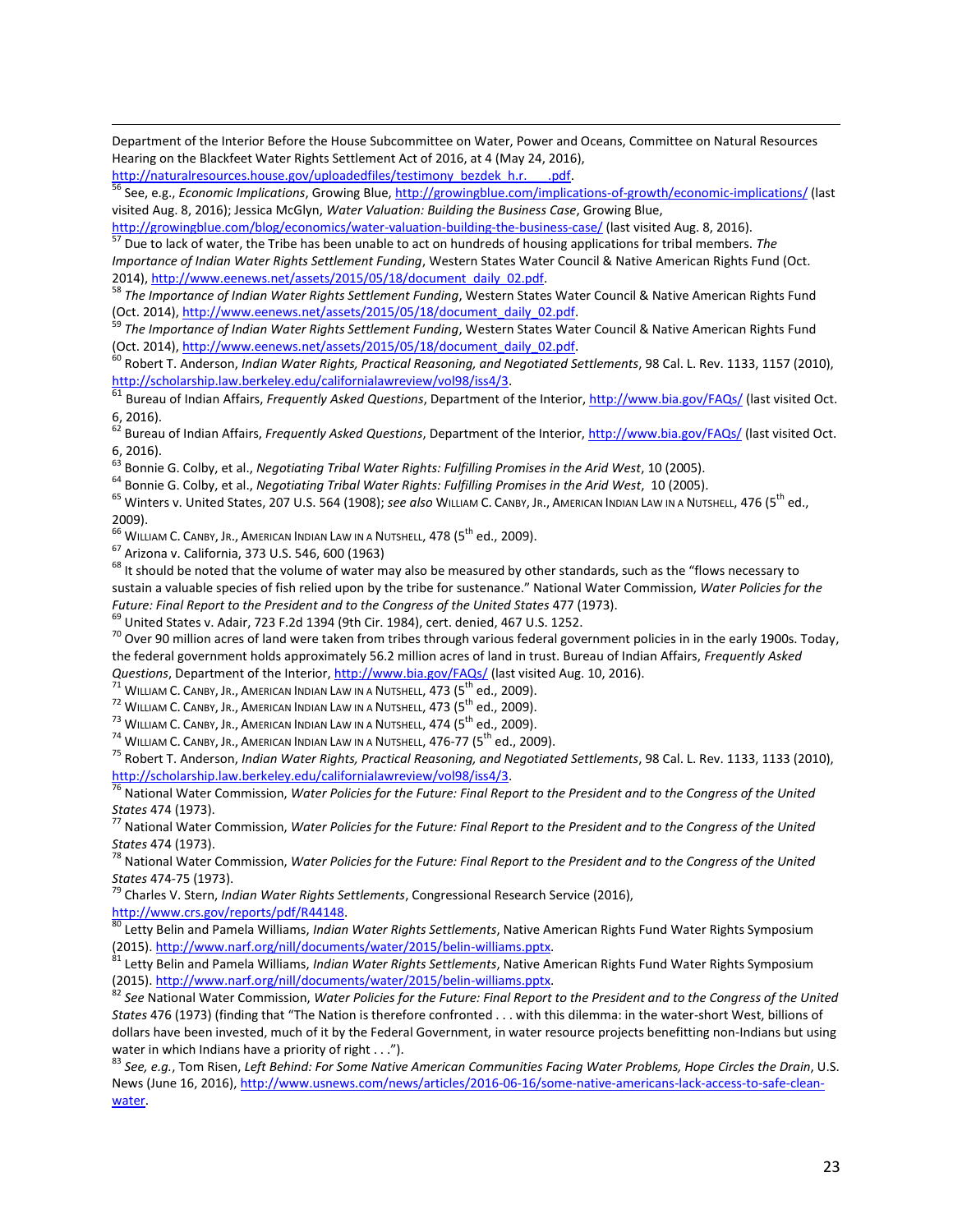<sup>84</sup> Charles V. Stern, *Indian Water Rights Settlements*, Congressional Research Service (2016), [http://www.crs.gov/reports/pdf/R44148.](http://www.crs.gov/reports/pdf/R44148)

 $85$  In a limited number of cases, the Department of Justice and the Department of the Interior have approved the settlement. Charles V. Stern, *Indian Water Rights Settlements*, Congressional Research Service (2016),

[http://www.crs.gov/reports/pdf/R44148.](http://www.crs.gov/reports/pdf/R44148)

 $\overline{\phantom{a}}$ 

 $86$  WILLIAM C. CANBY, JR., AMERICAN INDIAN LAW IN A NUTSHELL,  $484$  ( $5<sup>th</sup>$  ed., 2009).

<sup>87</sup> Litigation of tribal water rights frequently becomes part of a massive general-stream adjudication during which all claims to a given river system are tried in court. Robert T. Anderson, *Indian Water Rights, Practical Reasoning, and Negotiated Settlements*, 98 Cal. L. Rev. 1133, 1133 (2010)[, http://scholarship.law.berkeley.edu/californialawreview/vol98/iss4/3.](http://scholarship.law.berkeley.edu/californialawreview/vol98/iss4/3)

<sup>88</sup> See *Water in Indian Country: Challenges and Opportunities*, Tribal Water Working Group (2012), [http://uttoncenter.unm.edu/pdfs/2012White\\_Paper.pdf.](http://uttoncenter.unm.edu/pdfs/2012White_Paper.pdf)

<sup>89</sup> As one example, litigation over tribal water rights for the San Ildefonso, Tesuque, Nambe and Pojoaque Pueblos first began in 1966 in the *New Mexico v. Aamodt* case. Negotiations began in 2000 and the case was finally settled in 2010. Charles V. Stern, *Indian Water Rights Settlements*, Congressional Research Service (2016), [http://www.crs.gov/reports/pdf/R44148.](http://www.crs.gov/reports/pdf/R44148)

<sup>90</sup> *Water in Indian Country: Challenges and Opportunities*, Tribal Water Working Group (2012),

[http://uttoncenter.unm.edu/pdfs/2012White\\_Paper.pdf.](http://uttoncenter.unm.edu/pdfs/2012White_Paper.pdf)

91 National Institutes of Health, 2009: Many Reservation Homes Lack Clean Drinking Water, Department of Health & Human Services, <https://www.nlm.nih.gov/nativevoices/timeline/616.html> (last visited Aug. 8, 2016)

92 Email from Indian Health Service to House Committee on Natural Resources Minority Staff on August 2, 2016.

<sup>93</sup> Indian Health Service, *Fiscal Year 2017: Justification of Estimates for Appropriations Committees*, Department of Health and Human Services, CJ-170 (Jan. 11, 2016),

[https://www.ihs.gov/budgetformulation/includes/themes/newihstheme/documents/FY2017CongressionalJustification.pdf.](https://www.ihs.gov/budgetformulation/includes/themes/newihstheme/documents/FY2017CongressionalJustification.pdf)

<sup>94</sup> Indian Health Service, *Fiscal Year 2017: Justification of Estimates for Appropriations Committees*, Department of Health and Human Services, CJ-170 (Jan. 11, 2016),

[https://www.ihs.gov/budgetformulation/includes/themes/newihstheme/documents/FY2017CongressionalJustification.pdf.](https://www.ihs.gov/budgetformulation/includes/themes/newihstheme/documents/FY2017CongressionalJustification.pdf)

<sup>95</sup> Call with Indian Health Service and House Committee on Natural Resources Minority Staff on July 15, 2016. For example, in FY2015, Indian Health Service received \$40.4 million in contributed funds from other agencies. Email from Indian Health Service to House Committee on Natural Resources Minority Staff on August 2, 2016.

<sup>96</sup> Indian Health Service, *Fiscal Year 2017: Justification of Estimates for Appropriations Committees*, Department of Health and Human Services, CJ-170 (Jan. 11, 2016),

[https://www.ihs.gov/budgetformulation/includes/themes/newihstheme/documents/FY2017CongressionalJustification.pdf.](https://www.ihs.gov/budgetformulation/includes/themes/newihstheme/documents/FY2017CongressionalJustification.pdf)

<sup>97</sup> Research by the Congressional Research Service found that 24 out of 29 Congressionally enacted settlements included funding for infrastructure. Of the five settlements that did not include funding for infrastructure, three did not include any federal monetary contribution and one included a federal contribution of just \$0.2 million. Memorandum from the Congressional Research Service to House Committee on Natural Resources Minority Staff on August 11, 2016.

98 Claims Resolution Act of 2010, Pub. L. 111-291, 124 Stat. 3064 (Dec. 8, 2010),

<https://www.congress.gov/111/plaws/publ291/PLAW-111publ291.pdf>

<sup>99</sup> Department of the Interior, Criteria and Procedures for the Participation of the Federal Government in Negotiations for the Settlement of Indian Water Rights Groups, 55 Fed. Reg. 9223, March 12, 1990, at

[http://www.usbr.gov/native/policy/12mar1990\\_fedreg\\_indianwaterrights.pdf.](http://www.usbr.gov/native/policy/12mar1990_fedreg_indianwaterrights.pdf)

<sup>100</sup> Randal C. Archibold, *Indians' Water Rights Give Hope for Better Health*, N.Y. Times (Aug. 30, 2008),

[http://www.nytimes.com/2008/08/31/us/31diabetes.html?\\_r=0;](http://www.nytimes.com/2008/08/31/us/31diabetes.html?_r=0) *see also* Jovana J. Brown, *When Our Water Returns: Gila River Indian Community and Diabetes* (2009),

[http://evergreen.edu/tribal/docs/Brown%20Gil%20River%20Case%20When%20Our%20Water%20returns%2012%2030%2009.](http://evergreen.edu/tribal/docs/Brown%20Gil%20River%20Case%20When%20Our%20Water%20returns%2012%2030%2009.pdf) [pdf.](http://evergreen.edu/tribal/docs/Brown%20Gil%20River%20Case%20When%20Our%20Water%20returns%2012%2030%2009.pdf)

<sup>101</sup> See Rod Lewis, Water Resources Research Center, *Gila River Indian Community: Indigenous Perspectives on Sustainable Water Rights*, University of Arizona (June 9-10, 2015), [https://wrrc.arizona.edu/sites/wrrc.arizona.edu/files/pdfs/Rod-Lewis-](https://wrrc.arizona.edu/sites/wrrc.arizona.edu/files/pdfs/Rod-Lewis-Tribal%20Water-Rights.pdf)[Tribal%20Water-Rights.pdf;](https://wrrc.arizona.edu/sites/wrrc.arizona.edu/files/pdfs/Rod-Lewis-Tribal%20Water-Rights.pdf) *Gila River Water Shortage: A Productive Partnership between Gila River Indian Community and Salt River Project*, Western Governors' Association, [http://westgov.org/images/FINAL\\_Gila\\_River\\_Water\\_Storage.pdf](http://westgov.org/images/FINAL_Gila_River_Water_Storage.pdf) (last visited Aug. 4, 2016).

<sup>102</sup> E. Lee Thompson, *Overview and Historical Development Pima-Maricopa Irrigation Project*, Arizona Chapter of the American Society of Farm Managers and Rural Appraisers (2004),

[https://asfmraaz.com/papers/2004/04%20Lee's%20Appraisers%20meeting%20address%202004.pdf.](https://asfmraaz.com/papers/2004/04%20Lee) 

<sup>103</sup> Randal C. Archibold, *Indians' Water Rights Give Hope for Better Health*, N.Y. Times (Aug. 30, 2008), [http://www.nytimes.com/2008/08/31/us/31diabetes.html?\\_r=0.](http://www.nytimes.com/2008/08/31/us/31diabetes.html?_r=0)

<sup>104</sup> *See The Importance of Indian Water Rights Settlement Funding*, Western States Water Council & Native American Rights Fund (Oct. 2014)[, http://www.eenews.net/assets/2015/05/18/document\\_daily\\_02.pdf;](http://www.eenews.net/assets/2015/05/18/document_daily_02.pdf) Resolution of the Western States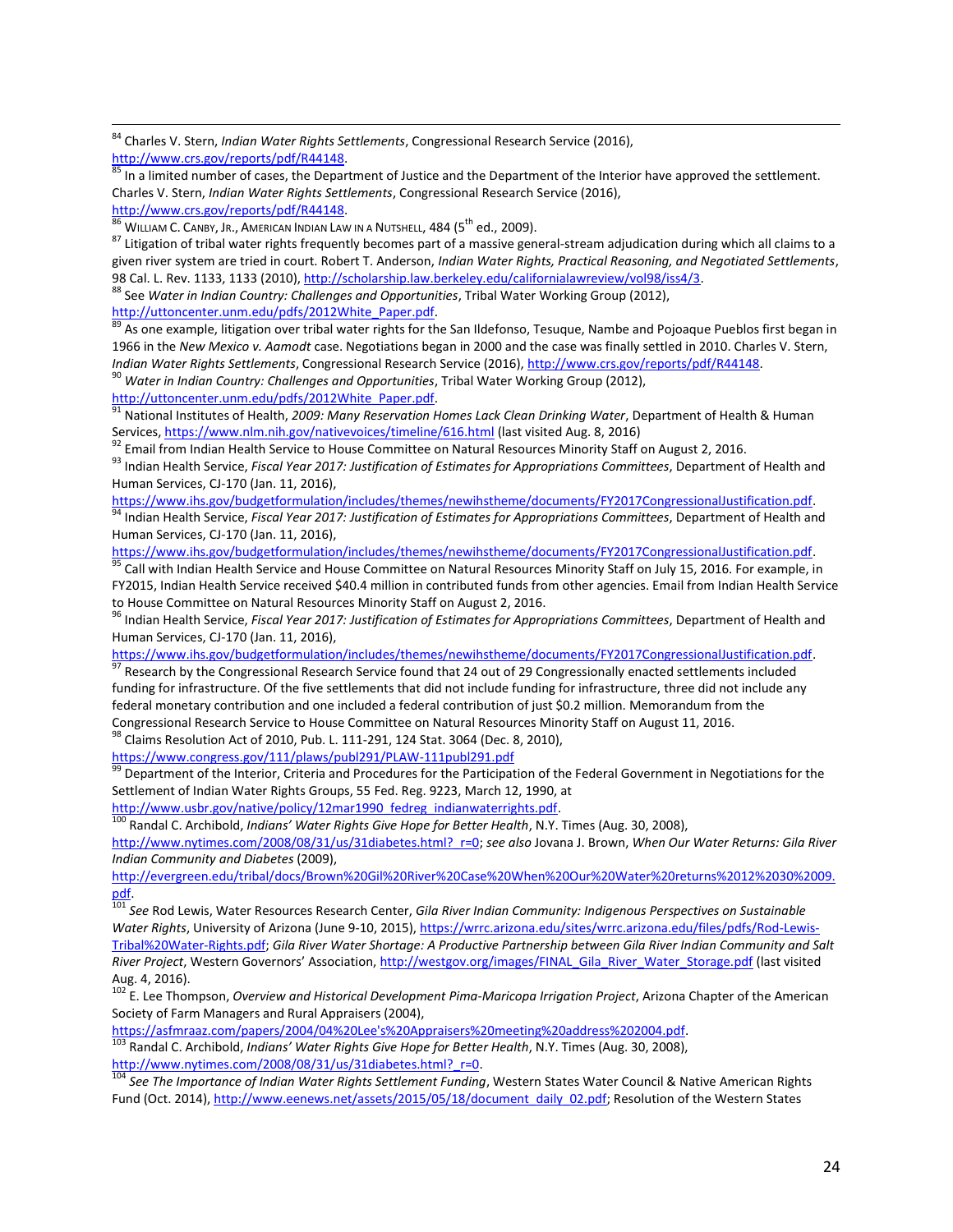Water Council in Support of Indian Water Rights Settlements, Scottsdale, Arizona on Oct. 10, 2014,

 $\overline{\phantom{a}}$ 

[http://www.westernstateswater.org/wp-content/uploads/2012/10/376\\_Indian-Water-Rights-Settlements\\_2014Oct10-1.pdf.](http://www.westernstateswater.org/wp-content/uploads/2012/10/376_Indian-Water-Rights-Settlements_2014Oct10-1.pdf) 105 For example, organizations such as the National Congress of American Indians, the Native American Rights Fund, and the Western States Water Council, an organization of 18 western states, have consistently supported negotiated settlement of Indian water rights claims. See Resolution of the Western States Water Council in Support of Indian Water Rights Settlements, Scottsdale, Arizona on Oct. 10, 2014[, http://www.westernstateswater.org/wp-content/uploads/2012/10/376\\_Indian-Water-](http://www.westernstateswater.org/wp-content/uploads/2012/10/376_Indian-Water-Rights-Settlements_2014Oct10-1.pdf)[Rights-Settlements\\_2014Oct10-1.pdf;](http://www.westernstateswater.org/wp-content/uploads/2012/10/376_Indian-Water-Rights-Settlements_2014Oct10-1.pdf) *see also* Comptroller General of the United States, *Reserved Water Rights For Federal and Indian Reservations: A Growing Controversy in Need of Resolution*, U.S. General Accounting Office (Nov. 16, 1978), <http://www.gao.gov/products/CED-78-176> (1978).

<sup>106</sup> *See, e.g.*, Charles V. Stern, *Indian Water Rights Settlements*, Congressional Research Service (2016),

<http://www.crs.gov/reports/pdf/R44148> (stating that "Over the last 50 years, negotiated settlements have been the preferred course for many tribes . . . ."); Yavapai-Prescott Indian Tribe Water Rights Settlement Act of 1994, P.L. 103-434 (P.L. 104-91) (1994)[, http://www.azwater.gov/AzDWR/SurfaceWater/Adjudications/documents/Yavapai-](http://www.azwater.gov/AzDWR/SurfaceWater/Adjudications/documents/Yavapai-Prescott%20Settlement%20Agreement%20and%20Exhibits.pdf)

[Prescott%20Settlement%20Agreement%20and%20Exhibits.pdf](http://www.azwater.gov/AzDWR/SurfaceWater/Adjudications/documents/Yavapai-Prescott%20Settlement%20Agreement%20and%20Exhibits.pdf) (stating that "it is the policy of the United States . . . to settle, wherever possible, the water rights claims of Indian tribes without lengthy and costly litigation"); Statement of Michael L. Connor, Commissioner Bureau of Reclamation U.S. Department of the Interior Before the Committee on Natural Resources Subcommittee on Water and Power H.R. 3563, at 1 (September 22, 2009),

[http://naturalresources.house.gov/uploadedfiles/connortestimony09.22.09.pdf.](http://naturalresources.house.gov/uploadedfiles/connortestimony09.22.09.pdf)

<sup>107</sup> Charles V. Stern, *Indian Water Rights Settlements*, Congressional Research Service (2016), [http://www.crs.gov/reports/pdf/R44148.](http://www.crs.gov/reports/pdf/R44148)

<sup>108</sup> Even when litigation is added to the mix, there are still less than 100 tribes who have resolved their water claims. As of 2011, less than 50 tribes had resolved their water claims through litigation. *Tribal Leaders Briefing Book*, National Congress of American Indians, 81 (Dec. 2014), http://www.ncai.org/conferences-events/ncai-events/WHTNC - Final\_briefing\_book\_2014-[11-21.pdf.](http://www.ncai.org/conferences-events/ncai-events/WHTNC_-_Final_briefing_book_2014-11-21.pdf) 

<sup>109</sup> Yavapai-Prescott Indian Tribe Water Rights Settlement Act of 1994, P.L. 103-434 (P.L. 104-91) (1994), [http://www.azwater.gov/AzDWR/SurfaceWater/Adjudications/documents/Yavapai-](http://www.azwater.gov/AzDWR/SurfaceWater/Adjudications/documents/Yavapai-Prescott%20Settlement%20Agreement%20and%20Exhibits.pdf)[Prescott%20Settlement%20Agreement%20and%20Exhibits.pdf.](http://www.azwater.gov/AzDWR/SurfaceWater/Adjudications/documents/Yavapai-Prescott%20Settlement%20Agreement%20and%20Exhibits.pdf)

 $^{110}$  Yavapai-Prescott Indian Tribe Water Rights Settlement Act of 1994, P.L. 103-434 (P.L. 104-91) (1994), [http://www.azwater.gov/AzDWR/SurfaceWater/Adjudications/documents/Yavapai-](http://www.azwater.gov/AzDWR/SurfaceWater/Adjudications/documents/Yavapai-Prescott%20Settlement%20Agreement%20and%20Exhibits.pdf)[Prescott%20Settlement%20Agreement%20and%20Exhibits.pdf.](http://www.azwater.gov/AzDWR/SurfaceWater/Adjudications/documents/Yavapai-Prescott%20Settlement%20Agreement%20and%20Exhibits.pdf)

<sup>111</sup> *See, e.g.*, Omnibus Public Land Management Act of 2009, Pub. L. No. 111-11, § 10801(2), 123 Stat. 991 (stating in the Shoshone-Paiute Tribes of the Duck Valley Reservation Water Rights Settlement that "quantifying rights to water and development of facilities needed to use tribal water supplies is essential to the development of viable Indian reservation economies and the establishment of a permanent reservation homeland.").

<sup>112</sup> *See, e.g.*, Robert T. Anderson, *Indian Water Rights, Practical Reasoning, and Negotiated Settlements*, 98 Cal. L. Rev. 1133, 1157-58 (2010)[, http://scholarship.law.berkeley.edu/californialawreview/vol98/iss4/3;](http://scholarship.law.berkeley.edu/californialawreview/vol98/iss4/3) Robert T. Anderson, *Indian Water Rights: Litigation and Settlements*, 42 Tulsa L. Rev. 23, 33-35 (2006),

[http://digitalcommons.law.utulsa.edu/cgi/viewcontent.cgi?article=2554&context=tlr.](http://digitalcommons.law.utulsa.edu/cgi/viewcontent.cgi?article=2554&context=tlr)

113 All five settlements enacted during Republican control were enacted during a five year period from 1999 to 2004. Three of these five settlements were enacted when the Senate was narrowly divided 51 (Republicans) to 49 (Democrats with one Independent caucusing with Democrats). One of the twenty-one settlements enacted during Democratic years was also enacted during a similar 51 (Democrats with two Independents caucusing with Democrats) to 49 (Republicans) divide.

 $114$  Two of the three settlements enacted during split years—also the two most recent federally enacted settlements—did not include any federal monetary contributions. Therefore, they are not considered "major" settlements. *See* Charles V. Stern, *Indian Water Rights Settlements*, Congressional Research Service (2016), [http://www.crs.gov/reports/pdf/R44148.](http://www.crs.gov/reports/pdf/R44148)

<sup>115</sup> The Senate was split for two of the Democrat-controlled years and two of the Republican-controlled years.

<sup>116</sup> The Tribal Water Working Group "is an informal affiliation of tribal, federal and state entities, nongovernmental organizations, professionals and academic experts involved with tribal water rights and water issues in Indian Country. Organizers include: the National Congress of American Indians (NCAI), the Native American Rights Fund (NARF), the Utton Center, the Sandia National Laboratories and the U.S. Institute for Environmental Conflict Resolution." *Water in Indian Country: Challenges and Opportunities*, Tribal Water Working Group 3 (2012), [http://uttoncenter.unm.edu/pdfs/2012White\\_Paper.pdf.](http://uttoncenter.unm.edu/pdfs/2012White_Paper.pdf) <sup>117</sup> *Water in Indian Country: Challenges and Opportunities*, Tribal Water Working Group (2012),

[http://uttoncenter.unm.edu/pdfs/2012White\\_Paper.pdf.](http://uttoncenter.unm.edu/pdfs/2012White_Paper.pdf)

<sup>118</sup> *Water in Indian Country: Challenges and Opportunities*, Tribal Water Working Group (2012), [http://uttoncenter.unm.edu/pdfs/2012White\\_Paper.pdf.](http://uttoncenter.unm.edu/pdfs/2012White_Paper.pdf)

119 Two minor settlements were approved in 2014 for the Pyramid Lake Paiute Tribe and the Hualapai Tribe; however, neither one came with a federal contribution. *See* Charles V. Stern, *Indian Water Rights Settlements*, Congressional Research Service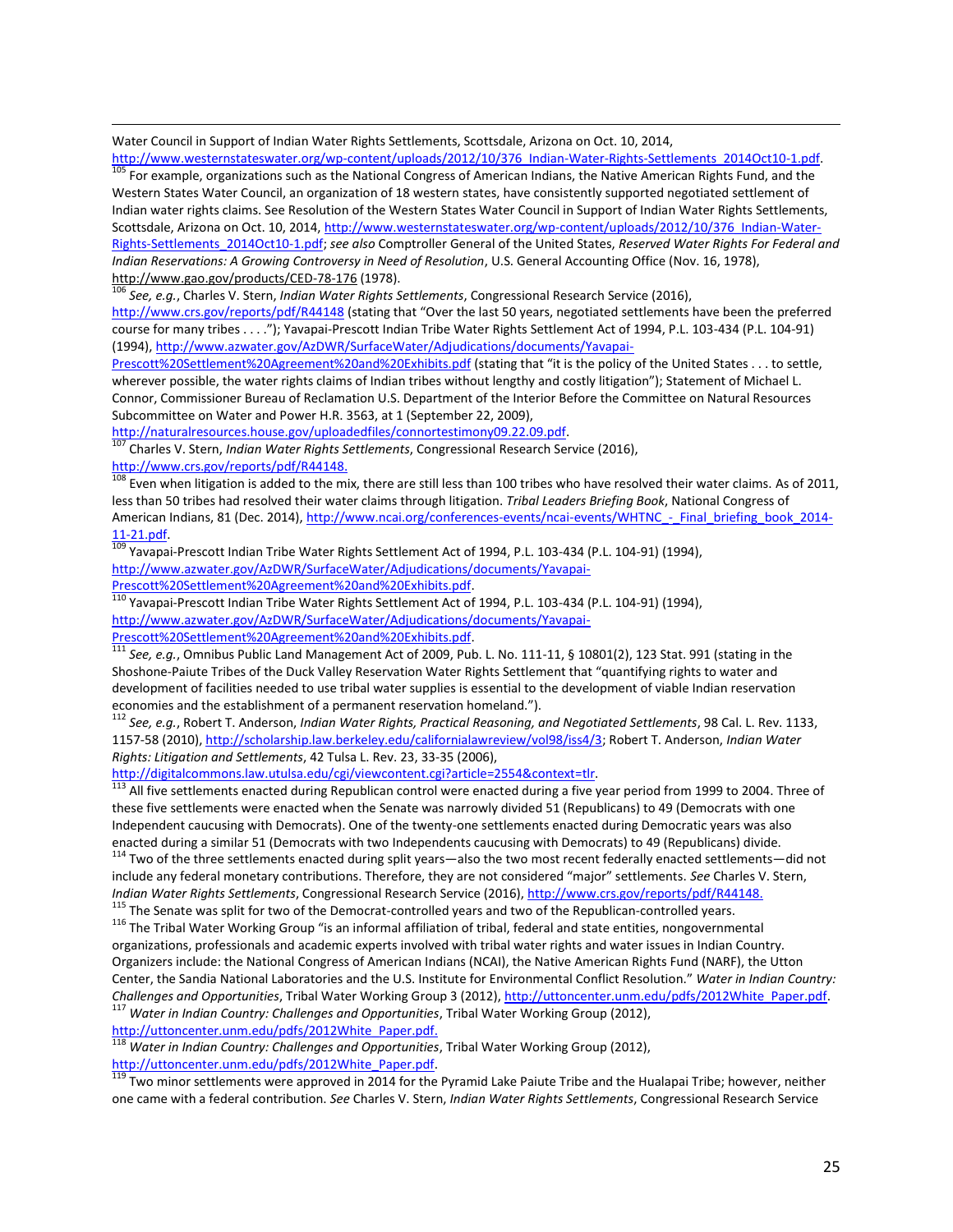(2016)[, http://www.crs.gov/reports/pdf/R44148](http://www.crs.gov/reports/pdf/R44148) (stating that "no major Indian water rights settlements have been enacted since 2010.").

 $120$  Rules of the House Republican Conference for the  $112<sup>th</sup>$  Congress (Dec. 8, 2010),

 $\overline{\phantom{a}}$ 

<http://www.gop.gov/resources/library/documents/rules/112th-Conference-Rules-As-adopted.pdf> (stating "It is the policy of the House Republican Conference that no Member shall request a congressional earmark, limited tax benefit, or limited tariff benefit, as such terms have been described in the Rules of the House."); Rules of the House Republican Conference for the 114<sup>th</sup> Congress (2014), [http://www.gop.gov/app/uploads/2014/11/114-Conference-Rules-113-Comp-Print1.pdf;](http://www.gop.gov/app/uploads/2014/11/114-Conference-Rules-113-Comp-Print1.pdf) Kevin Boland, *GOP Bans Earmarks: When Will Democrats Listen to the American People*, Speaker of the House (Nov. 17, 2010), [http://www.speaker.gov/general/gop-bans-earmarks-when-will-democrats-listen-american-people;](http://www.speaker.gov/general/gop-bans-earmarks-when-will-democrats-listen-american-people) Don Seymour, *House Republicans Renew Earmark Ban for 113th Congress*, Speaker of the House (Nov. 16, 2012),

[http://www.speaker.gov/general/house-republicans-renew-earmark-ban-113th-congress.](http://www.speaker.gov/general/house-republicans-renew-earmark-ban-113th-congress) House Rule XXI, Clause 9(e) defines the term "congressional earmark" as "a provision or report language included primarily at the request of a Member, Delegate, Resident Commissioner, or Senator providing, authorizing or recommending a specific amount of discretionary budget authority, credit authority, or other spending authority for a contract, loan, loan guarantee, grant, loan authority or other expenditure with or to an entity, or targeted to a specific state, locality, or Congressional district, other than through a statutory or administrative formula-driven or competitive award process." Rules of the House of Representatives for the  $114<sup>th</sup>$  Congress, Rule XXI, Clause 9(e) (Jan. 6, 2015)[, http://clerk.house.gov/legislative/house-rules.pdf.](http://clerk.house.gov/legislative/house-rules.pdf) 

<sup>121</sup> *The Importance of Indian Water Rights Settlement Funding*, Western States Water Council & Native American Rights Fund (Oct. 2014)[, http://www.eenews.net/assets/2015/05/18/document\\_daily\\_02.pdf;](http://www.eenews.net/assets/2015/05/18/document_daily_02.pdf) *Tule River Indian Tribe Settlement Briefing Materials*, Native American Rights Fund (2013),

http://www.narf.org/nill/documents/NARF\_water\_settlements/Tule/20130800briefing\_materials.PDF.

122 Americans for Tax Reform, a conservative political advocacy group, appears to agree, stating "We would agree with others, too, that legal settlements made by the United States government and approved through legislation are neither part of the letter nor the spirit of the earmark ban. These legal settlements have saved taxpayers millions of dollars in litigation costs and denied windfalls to the trial lawyer bar. They ultimately result in less government spending, not more. They do not benefit particular Members of Congress like wasteful pork barrel earmarks do." *See* Ryan Ellis, *Earmark Ban Essential for Taxpayers in New Congress*, Americans for Tax Reform (Nov. 26, 2014)[, https://www.atr.org/earmark-ban-essential-taxpayers-new-congress.](https://www.atr.org/earmark-ban-essential-taxpayers-new-congress) <sup>123</sup> *See* Annie Snider, *Struggling Tribe Pins Hopes on Congress*, E&E News (Dec. 24, 2015),

[http://www.eenews.net/stories/1060030004/print.](http://www.eenews.net/stories/1060030004/print)

<sup>124</sup> Letter from Rob Bishop, Chairman, House Natural Resources Committee, to Eric Holder, Attorney General, and Sally Jewell, Secretary of the Interior, February 26, 2015, at

[http://naturalresources.house.gov/uploadedfiles/waterrightsletter2\\_26\\_15.pdf.](http://naturalresources.house.gov/uploadedfiles/waterrightsletter2_26_15.pdf) 

<sup>125</sup> Department of the Interior, Criteria and Procedures for the Participation of the Federal Government in Negotiations for the Settlement of Indian Water Rights Groups, 55 Fed. Reg. 9223, March 12, 1990, at

[http://www.usbr.gov/native/policy/12mar1990\\_fedreg\\_indianwaterrights.pdf.](http://www.usbr.gov/native/policy/12mar1990_fedreg_indianwaterrights.pdf)

<sup>126</sup> Letter from Rob Bishop, Chairman, House Natural Resources Committee, to Eric Holder, Attorney General, and Sally Jewell, Secretary of the Interior, February 26, 2015, at

[http://naturalresources.house.gov/uploadedfiles/waterrightsletter2\\_26\\_15.pdf;](http://naturalresources.house.gov/uploadedfiles/waterrightsletter2_26_15.pdf) Charles V. Stern, *Indian Water Rights Settlements*, Congressional Research Service (2016)[, http://www.crs.gov/reports/pdf/R44148.](http://www.crs.gov/reports/pdf/R44148) 

<sup>127</sup> Letter from Rob Bishop, Chairman, House Natural Resources Committee, to Eric Holder, Attorney General, and Sally Jewell, Secretary of the Interior, February 26, 2015, at

[http://naturalresources.house.gov/uploadedfiles/waterrightsletter2\\_26\\_15.pdf.](http://naturalresources.house.gov/uploadedfiles/waterrightsletter2_26_15.pdf)

<sup>128</sup> Annie Snider, *Struggling Tribe Pins Hopes on Congress*, E&E News (Dec. 24, 2015),

<http://www.eenews.net/stories/1060030004/print> (stating that "the way the congressional efforts fell apart [for the Klamath River Basin Compact in 2015] left many in the water world wondering how serious Bishop and other key lawmakers really are about advancing settlements.").

<sup>129</sup> Annie Snider, *Struggling Tribe Pins Hopes on Congress*, E&E News (Dec. 24, 2015),

[http://www.eenews.net/stories/1060030004/print.](http://www.eenews.net/stories/1060030004/print)

<sup>130</sup> Statement of John Bezdek, Counselor to the Deputy Secretary, United States Department of the Interior Before the House Subcommittee on Water, Power and Oceans, Committee on Natural Resources Hearing on the Blackfeet Water Rights Settlement Act of 2016, at 3 (May 24, 2016),

http://naturalresources.house.gov/uploadedfiles/testimony\_bezdek\_h.r.\_\_\_\_.pdf.

<sup>131</sup> Charles V. Stern, *Indian Water Rights Settlements*, Congressional Research Service (2016),

[http://www.crs.gov/reports/pdf/R44148;](http://www.crs.gov/reports/pdf/R44148) 

Annie Snider, *Struggling Tribe Pins Hopes on Congress*, E&E News (Dec. 24, 2015), [http://www.eenews.net/stories/1060030004/print.](http://www.eenews.net/stories/1060030004/print)